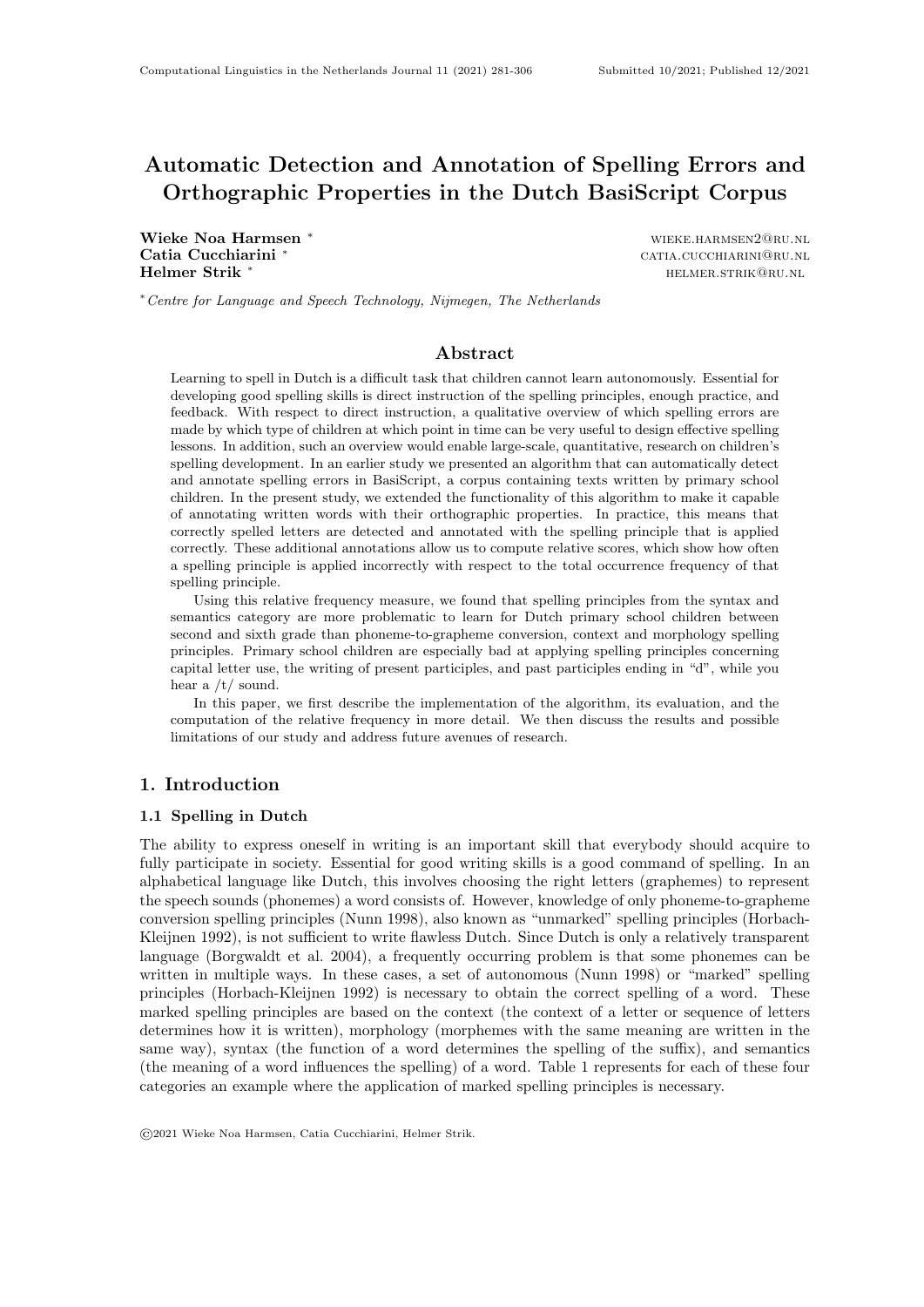Table 1: Application of marked spelling principles is necessary for the spelling of some words. There are four categories of marked spelling principles. This table shows for each category an example. The computer phonetic alphabet used to write the phonemes is the same as used in the Spoken Dutch Corpus 2.0 (Taalunie 2014).

| Marked<br>Category |                   | Example                                                 |                                                       | Explanation                                                                                                                                                                        |
|--------------------|-------------------|---------------------------------------------------------|-------------------------------------------------------|------------------------------------------------------------------------------------------------------------------------------------------------------------------------------------|
|                    | <b>Phonemes</b>   | Graphemes                                               | English<br>translation                                |                                                                                                                                                                                    |
| Context            | m a k @ n         | (wij) maken                                             | (we) make                                             | While the $/a/$ is long, it is<br>written as "a" instead of<br>"aa", because the vowel"<br>occurs at the end of a syllable.<br>The context of a vowel<br>determines the spelling.  |
| Morphology         | k A s j @         | kastje                                                  | little cupboard                                       | While the "t" is not<br>pronounced, it is written, since<br>the word "kastje" contains the<br>morpheme "kast" (cupboard).                                                          |
| Syntax             | v Erbr Ant        | (ik) verbrand,<br>(hij) verbrandt,<br>(ik ben) verbrand | $(I)$ burn,<br>(he) burns,<br>$(I \text{ am})$ burned | "verbrand" and "verbrandt" are<br>both pronounced in exactly the<br>same way. The function of the<br>verb (syntax) in the sentence<br>determines the spelling.                     |
| Semantics          | $n$ EI m e x $@n$ | Nijmegen                                                | Nijmegen                                              | "Nijmegen" and "nijmegen" are<br>both pronounced exactly the<br>same. The semantics of the<br>word (Nijmegen is a city)<br>determines that it is written<br>with a capital letter. |

### 1.2 Dutch spelling errors

In this study, we mark a word as spelled incorrectly, when it is written with incorrect orthography. In addition, we define a spelling error as a Phoneme-Corresponding Unit (PCU) that is inserted, deleted or substituted when aligning the current, incorrect spelling of a word with its target spelling. The term PCU was introduced by Laarmann-Quante (2016) in her research on automatic detection and annotation of German spelling errors and refers to a sequence of graphemes that corresponds to one phoneme. In Dutch, this can be a sequence of only one grapheme (e.g., " $k$ " or "p"), but also of two (e.g., "oe" or "ch") or even three graphemes (e.g., "sch"). An example of how the word "automatisch" (automatic) is split into PCUs is visible in Table 2.

Table 2: Segmentation of the word "automatisch" (automatic) into PCUs. The phonemes are written using the computer phonetic alphabet from Corpus Spoken Dutch 2.0 (Taalunie 2014).

| mog |    | ◡ | ີ             |  |  |
|-----|----|---|---------------|--|--|
|     | wu | ◡ | $\bm{\omega}$ |  |  |

There are three types of PCUs: PCUs that are written using only consonants (e.g., "k", "ph", "sch"), PCUs that are written using only vowels (e.g., "e", "oe", "eau") and PCUs that are written using a combination of vowels and consonants (e.g., "qu", "ij"). In the PCU alignment, it is possible to align vowel PCUs with vowel PCUs and consonant PCUs with consonant PCUs, even if they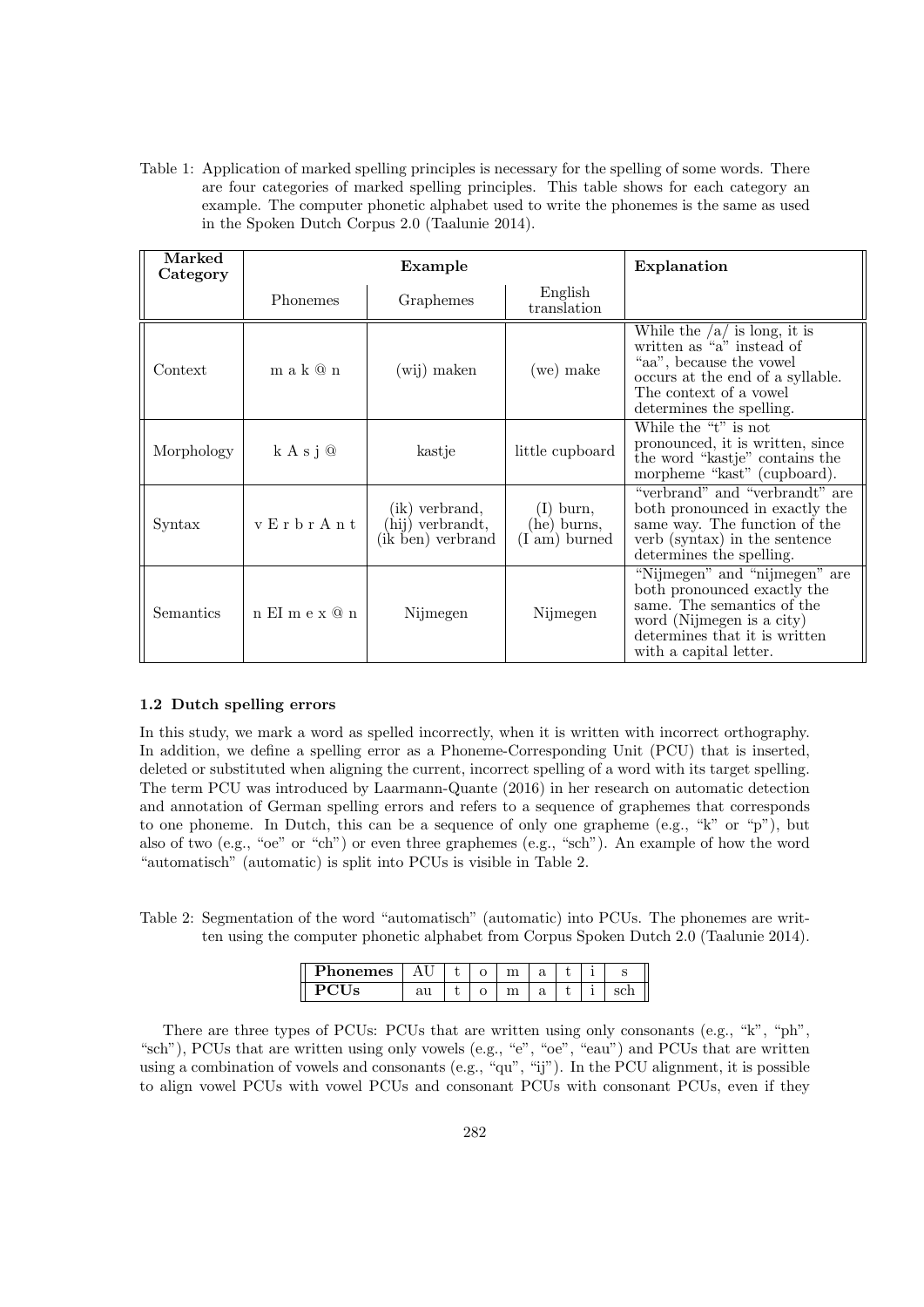do not correspond to the same phoneme. However, vowel PCUs cannot be aligned with consonant PCUs and vice versa. In addition, for the combination PCUs that consist of both a vowel and consonant, it depends on the phoneme they correspond to whether they are treated as a vowel PCU or consonant PCU. For example, "ij" corresponds to the phoneme /ei/, so this combination PCU is treated as a vowel PCU. In Table 3 some alignment examples are shown.

- Table 3: Four examples in which the PCUs of the target spelling (correct spelling) are aligned with the PCUs of the original spelling (incorrect spelling). Each spelling error is marked as insertion error ("i"), deletion error ("d") or substitution error ("s").
- Table 3a: The word "liep" written incorrectly as "loopte" (walked).

| PCU <sub>s</sub> target | ıе |  |  |
|-------------------------|----|--|--|
| <b>PCUs</b> original    | ററ |  |  |
| Error type              |    |  |  |

Table 3c: The word "lachte" written incorrectly as "lachde" (laughed).

| PCU <sub>s</sub> target   |  |  |  |
|---------------------------|--|--|--|
| PCU <sub>s</sub> original |  |  |  |
| Error type                |  |  |  |

Table 3b: The word "keek" written incorrectly as "kijkte" (watched).

| PCU <sub>s</sub> target   | eρ |  |  |
|---------------------------|----|--|--|
| PCU <sub>s</sub> original |    |  |  |
| Error type                |    |  |  |

Table 3d: The word "chique" written incorrectly as "chic" (chic).

| PCU <sub>s</sub> target   | сh | αu |  |
|---------------------------|----|----|--|
| PCU <sub>s</sub> original | ch |    |  |
| Error type                |    |    |  |

### 1.3 Learning to spell in Dutch

Writing flawless Dutch requires knowledge of both marked and unmarked spelling principles (Horbach-Kleijnen 1992, Nunn 1998, Schijf 2009). Since children are not very good in discovering underlying spelling principles by themselves (Assink 1986), spelling instruction is required in which spelling principles are explicitly taught. In these lessons, children also practice writing, which appears to be essential for developing good spelling skills. As a matter of fact, Leerdam et al. (1998) found that by only reading words and not writing them, it is not possible to develop good spelling skills. In addition, Cordewener et al. (2016) have shown that it is important to write complete words, because writing only parts of words or single letters does not support the development of good spelling skills. As to feedback on spelling, children need to know what they did right and wrong, so that they know where they can improve their spelling. Feedback can be given in many forms and Harward et al. (1994) showed that immediate feedback on each written word is more effective for developing good spelling skills than delayed feedback given after a complete list of words has been written.

### 1.4 The present study

Thus, learning to spell is a difficult task that children cannot learn autonomously. They need help from a teacher who teaches spelling principles, stimulates them to practice, and corrects their work. Quantitative knowledge about which spelling errors are made by which type of children at which point in time can be very useful to design effective spelling lessons and enable quantitative research on children's spelling ability. So far, Dutch children's spelling ability has only been research qualitatively using dictations (Horbach-Kleijnen 1997, Keuning and Verhoeven 2008, Schijf 2009).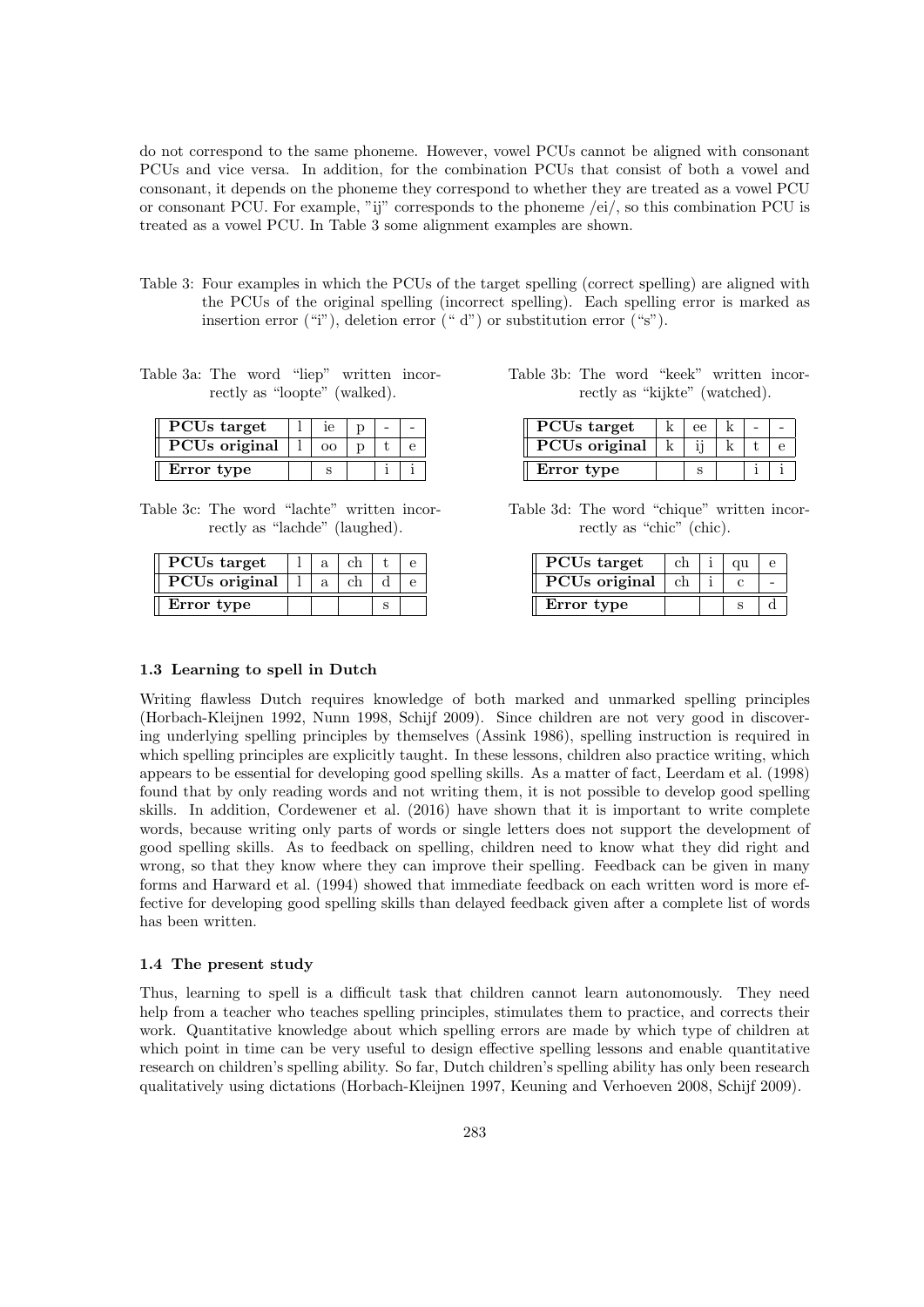In a previous study, we reported on the development of an algorithm that makes automatic quantitative analysis of spelling errors possible (Harmsen et al. 2021). This algorithm has the functionality to automatically detect incorrectly written PCUs and to annotate them indicating which spelling principle was violated. We applied this algorithm to the BasiScript corpus (Tellings et al. 2018), a large corpus of texts written by primary school children, and found that most spelling errors resulted from incorrect application of unmarked spelling principles, which are also called phoneme-to-grapheme conversion principles. However, an important caveat to this result is that unmarked spelling principles are also much more frequently applied than spelling principles from other categories. For example, writing the word "hond" (dog) involves three applications of a phoneme-to-grapheme conversion rule (for writing "h", "o" and "n") and one application of the morphology rule "Final Devoicing" (for writing "d").

The first aim of the current study is to overcome this limitation by expanding the spelling error detection and annotation algorithm presented earlier (Harmsen et al. 2021), so that it is also capable to annotate correctly written PCUs with their orthographic property. This property indicates which spelling principle was applied correctly. The second aim of the study is to use both orthographic property and spelling error annotations to compute relative scores that express how often a spelling principle is applied incorrectly with respect to how often it is used in total (both spelled correctly and incorrectly). This yields quantitative results that describe how well children have mastered specific spelling principles, and thus how problematic to learn they are. The following research questions describe these two aims:

- 1. Can we extend the rule-based algorithm developed by Harmsen et al. (2021) to also be able to annotate each PCU from a correctly written Dutch word indicating which spelling principle should be applied to spell this PCU correctly?
- 2. Can we use the developed algorithm to discover which spelling principles are relatively most problematic to learn for Dutch primary school children from grade two (7-8 years old) to grade six (11-12 years old)?

### 1.5 Annotating correctly written PCUs with spelling principles

For German, two algorithms have been developed that can detect and annotate both correctly and incorrectly written PCUs indicating the spelling principle that is violated (Berkling and Lavalley 2015, Laarmann-Quante 2016). Because German is just as Dutch an alphabetical and relatively transparent language (Borgwaldt et al. 2004), our hypothesis with respect to the first research question is that it should be possible to extend the current spelling error detection and annotation algorithm, so that the detection and annotation of correctly spelled PCUs is also possible.

Both German algorithms use a different method for the detection and annotation of correctly and incorrectly written PCUs. Berkling and Lavalley (2015) first automatically derive the phonetic transcription of both the original spelling (what the child wrote, including spelling errors) and target spelling (a corrected version of the original text). After that, they align these two phonetic strings using MARY (Schrödel and Trouvain 2003), an algorithm based on the articulatory features of phonemes. Using this phonetic alignment, the graphemes of the original and target spelling can also be aligned with each other. In this alignment, errors are detected as substitutions, insertions, or deletions in the alignment. Subsequently, both the incorrectly and correctly spelled letters are annotated so that both the spelling principles that are violated and those that are applied correctly are shown using a set of rules. The spelling error annotations are saved in the "error" layer and the annotations of correctly written letters in the "basis" layer.

In the second German spelling error study by Laarmann-Quante (2016), alignment of original and target spelling is carried out differently. She first generates a lexicon containing all possible misspellings of a target word that occur when one or more spelling principles are applied incorrectly. For each possible misspelling, both the alignment with the target transcription and the violated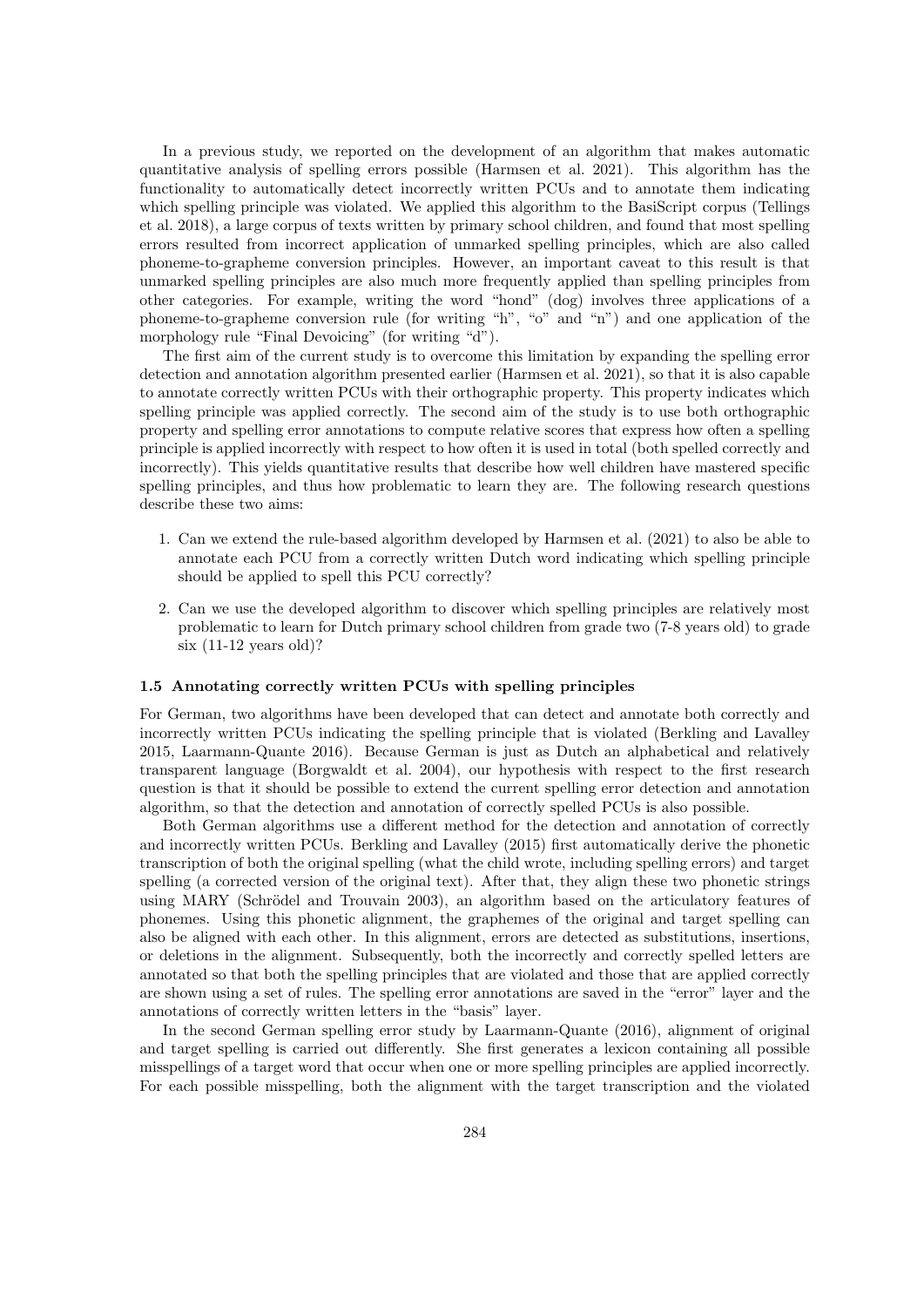spelling principle that causes the error are saved in the lexicon. The lexicon also contains all correct spellings of words, and the spelling principles that need to be applied to obtain this spelling. After creation of this lexicon, each (misspelled) word achieved from an input text can be detected and annotated by searching the words in the lexicon. When a match is found, alignment with the target spelling, correctly applied spelling principles ("orthographic properties"), and violated spelling principle(s) ("spelling errors") can be derived from this lexicon. In comparison to the algorithm by Berkling and Lavalley (2015), this method yields better alignment of target and original words, because a complete search is done. However, this approach is computationally inefficient and timeconsuming. Since the algorithm by Berkling and Lavalley (2015) also yields good detection and annotation results, we take this approach as the starting point in the current study.

### 1.6 The most problematic Dutch spelling principles

To investigate which spelling principles are relatively most problematic to learn for Dutch primary school children (the second research question), we will compute for each spelling principle a relative score. This score represents how often a spelling principle is applied incorrectly in relation to how often this spelling principle is or should be applied.

We hypothesize that spelling principles from the syntax category are relatively most problematic to learn, since verb spelling is part of this category and primary school children's verb spelling performance is found to be relatively low, only just above chance level (Bosman 2005). In addition, Schijf (2009) found that first-year secondary school students (12-13 years old) make more errors in applying verb spelling principles than in applying spelling principles from other categories. Bosman (2005) stated that even experienced spellers (i.e., university students) still make many verb spelling errors.

One reason why verb spelling is difficult is that many Dutch verb forms are homophones (Assink 1985, Sandra 2010, Schmitz et al. 2018). For example: the verbs "beloofd" (promised) and "belooft" (promises) are homophones, and their spelling differs depending on the function of the verb in the sentence. To obtain the right spelling, the retrieval procedure (Sandra et al. 1999, Verhaert et al. 2016), in which spellers obtain the right spelling from their mental lexicon, is not sufficient and use of the computational procedure (Sandra and Abbenyen 2009), in which spellers actively apply spelling principles, is necessary.

Assink (1985) found that writers are more likely to write a verb incorrectly if its homophone counterpart is more frequent. In addition, the syntactical context of a verb influences the spelling. This means that if the subject of the verb was written next to the verb (facilitating context), the verb is more likely to be written correctly than when the subject and verb are separated by a few other words (neutral context) (Assink 1985).

### 2. Methodology

In this section, we describe the algorithm that is capable of annotating both correctly and incorrectly written Phoneme-Corresponding Units (PCUs) indicating which spelling principles are violated or applied correctly. The developed algorithm consists of three parts: preprocessing of the texts, detection of PCUs and spelling errors, and annotation of PCUs displaying (in)correctly applied spelling principles. These three steps result in a multilayered analysis of each BasiScript word. Figure 1 presents a schematic overview of these three steps together with their inputs and outputs. In Table 4, on the next page, is an example visible of the word "scholen" (schools) and all its annotation layers. The goal of the algorithm is to obtain these annotation layers for every analyzed word. The complete algorithm was implemented and evaluated using Python 3 (Van Rossum and Drake 2009). The code is made publicly available on GitHub (Harmsen 2022).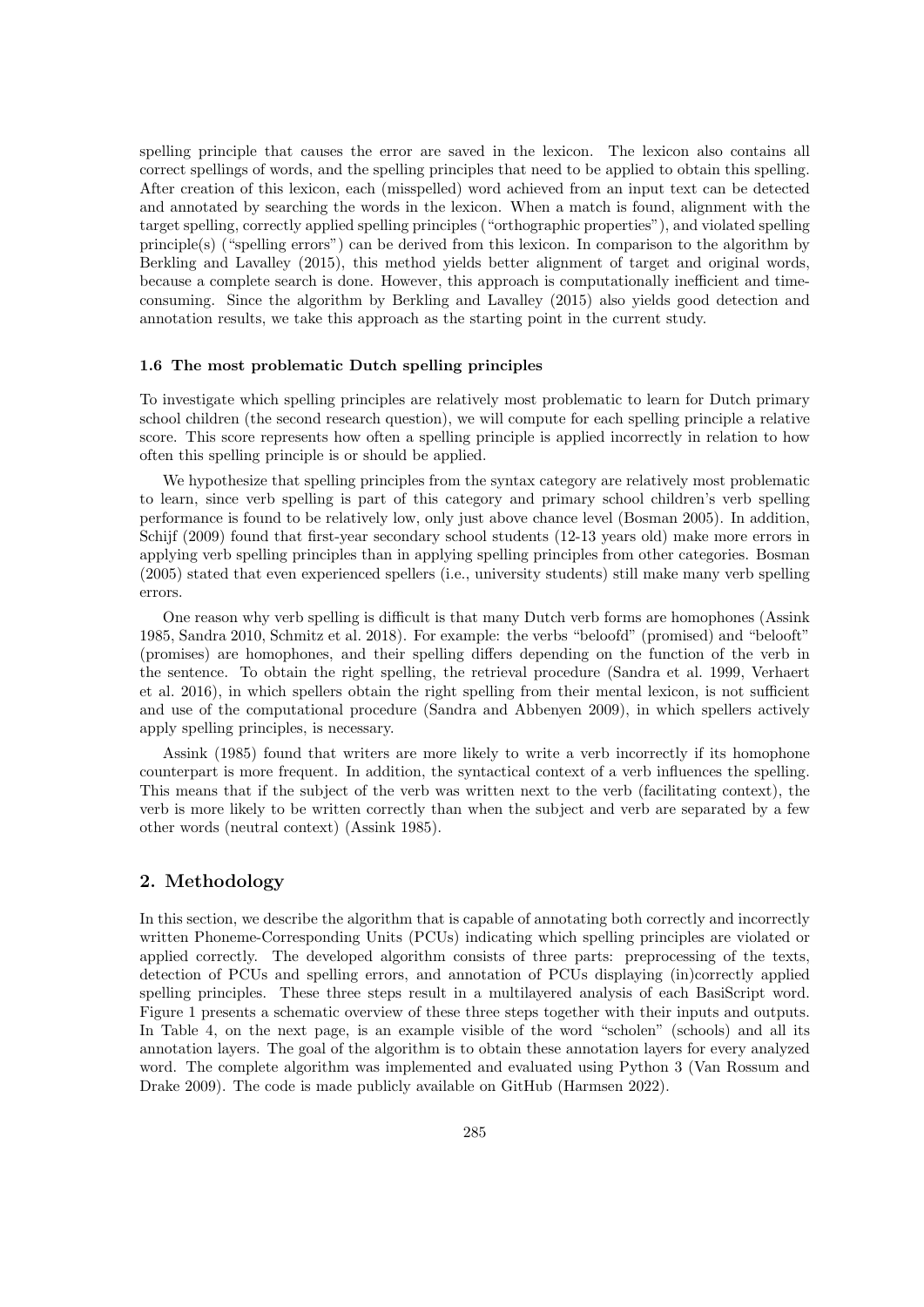Table 4: The goal of the algorithm is to obtain for each analyzed input word a multilayered annotation scheme. This table shows an example of the annotations of the misspelled word "sgoole".

| <b>LAYER</b>                | <b>VALUE</b>                                  |                                       |                |                |                |         |  |
|-----------------------------|-----------------------------------------------|---------------------------------------|----------------|----------------|----------------|---------|--|
| word                        | Scholen                                       |                                       |                |                |                |         |  |
| target                      | Scho-len                                      |                                       |                |                |                |         |  |
| original                    | s-goole-                                      |                                       |                |                |                |         |  |
| author                      | $\overline{\text{JurC}}$                      |                                       |                |                |                |         |  |
| $\sqrt{\text{gender}}$      | $j$ (jongen, boy)                             |                                       |                |                |                |         |  |
| grade                       | 6                                             |                                       |                |                |                |         |  |
| $\overline{\text{date}}$    |                                               | najaar <sub>-2014</sub> (autumn 2014) |                |                |                |         |  |
| theme                       |                                               | ThemaRarewoorden (Theme weird words)  |                |                |                |         |  |
| fileName                    | $\overline{d389055.xml}$                      |                                       |                |                |                |         |  |
| morphemes                   | [school, en]                                  |                                       |                |                |                |         |  |
| lemma                       | school                                        |                                       |                |                |                |         |  |
| pos-tag                     | N(sport,mv, basis)                            |                                       |                |                |                |         |  |
| $punctEnd\textbf{Sentence}$ | False                                         |                                       |                |                |                |         |  |
| capitalBeginSentence        | True                                          |                                       |                |                |                |         |  |
| homophones                  | True                                          |                                       |                |                |                |         |  |
| phon_target                 | $\rm S$                                       | $\mathbf x$                           | $\overline{O}$ | 1              | $\circledcirc$ |         |  |
| pcus_target                 | S                                             | ch                                    | $\Omega$       | 1              | $\theta$       | n       |  |
| pcus_original               | S                                             | g                                     | O <sub>O</sub> | 1              | e              |         |  |
| error                       | $\overline{UnSub1}$<br>MoEndN1<br>CoVs1<br>L. |                                       |                |                |                |         |  |
| error_capital               | SyCap1                                        |                                       |                | $\overline{a}$ |                |         |  |
| basic                       | $\overline{\text{Un}}$                        | $\overline{\text{Un}}$                | CoVs1          | Un             | Un             | MoEndN1 |  |
| basic_capital               | SyCap1                                        |                                       |                |                |                |         |  |

### 2.1 The input: texts from the BasiScript corpus

The written data used in this study are texts from the BasiScript corpus (Tellings et al. 2018). These texts are handwritten by Dutch primary school children from grade 2 (7-8 years old) to grade 6 (11-12 years old). The data was collected in six consecutive rounds. Spread over three school years, there was a data collection round every autumn and spring. In each round, the participating children wrote maximally four texts with pen on paper: two texts about a given theme and two free-themed texts. However, not all four items were written by all children and not all schools participated in all data collection rounds they were invited to. The average length of the texts, measured in words, increases over the grades, from 44.85 words on average in grade 2 to 109.97 words on average in grade 6.

For each handwritten text, the BasiScript corpus contains two digitized (i.e., typed) versions: the target text (the intended text, without spelling errors) and the original text (what the child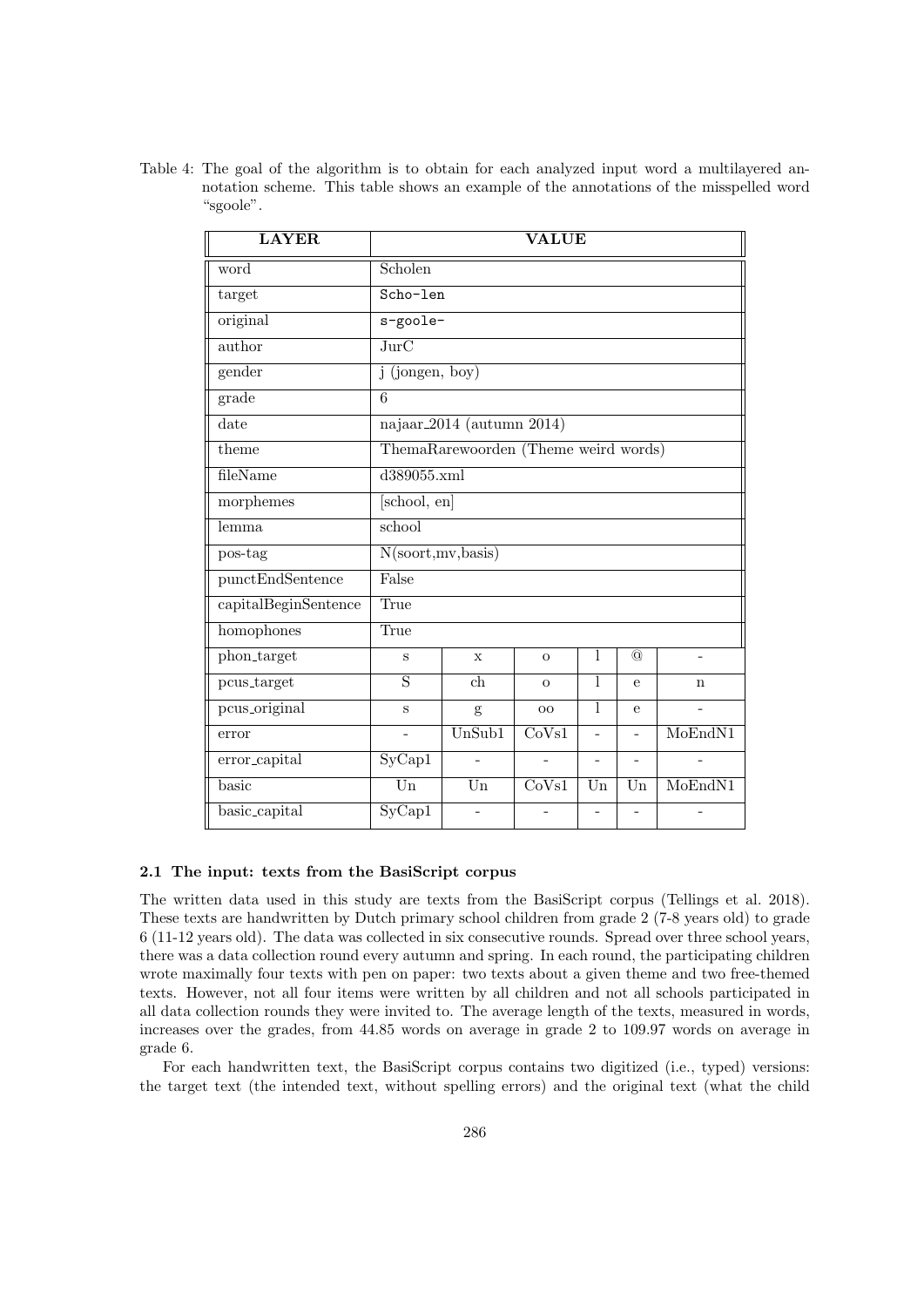

Figure 1: A schematic overview of the spelling error detection and annotation algorithm. The red blocks and layers represent the preprocessing part, the purple blocks and layers the detection part and the blue blocks and layers the annotation part.

actually wrote, including crossed-out words and spelling errors). Each target text contains lemma, morphemes and part-of-speech tag annotations, that were automatically obtained using Frog 0.13, which is an advanced natural language processing suite for Dutch (Bosch et al. 2007). In addition, metadata is saved for each text. This metadata contains additional information about the text, like the name and grade of the author, the theme of the text and the date on which the text was written.

For each BasiScript text, the target text, original text, Frog annotations and metadata are saved in a FoLiA file (Gompel and Reynaert 2013). This is a practical format for XML-based linguistic annotation.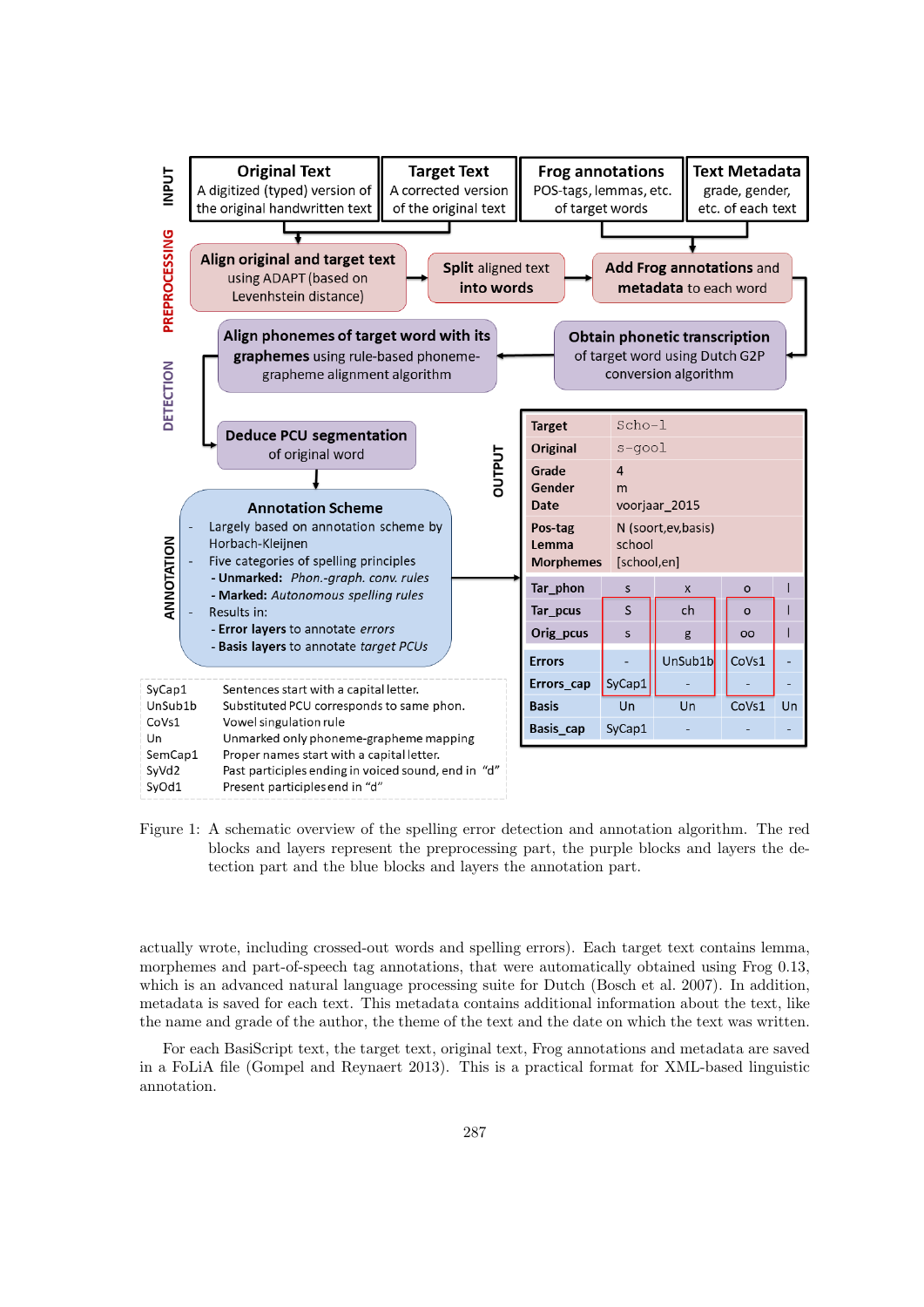### 2.2 Preprocessing

Several variables from the BasiScript FoLiA XML files constitute the input to the algorithm. These variables are the original text (including spelling errors), target text (without spelling errors), metadata (e.g., grade, date, name, etc.) and additional Frog annotations (i.e., lemma, morphemes and pos-tags of each word in the target text). These variables are first preprocessed, so that the data is presented in the right format to detect PCUs and spelling errors.

### 2.2.1 Clean and align original and target texts

Each original text (i.e., the text with spelling errors) contains annotations to represent crossed-out tokens that are still readable, letters written in mirror image, personal information, and unreadable tokens. In the first preprocessing step, the algorithm removes all these tags, because they are not written in the target text and would therefore complicate alignment of the original and target text.

After that, the algorithm aligns each target text with the corresponding original text using the ADAPT algorithm (Elffers et al. 2013). This is a dynamic algorithm based on articulatory distances between Dutch speech sounds that was originally developed for the alignment of phoneme strings (Cucchiarini 1993, Cucchiarini 1996). However, the current algorithm employs an altered version of ADAPT in which the feature matrices of the algorithm have been modified, so that alignment of grapheme strings is possible. These modifications included extension of the two feature matrices that were originally present in the ADAPT-algorithm: accented vowels (e.g.,  $\ddot{e}$ ,  $\ddot{e}$ , and  $\dot{e}$ ) were added to the vowel feature matrix and accented consonants (e.g.  $\tilde{n}$  and  $\tilde{c}$ ) to the consonant matrix. In addition, the new version of the ADAPT algorithm now contains a third and fourth feature matrix, one for numbers and one for punctuation marks. In this way, all feature matrices together contain all possible characters that occur in the BasiScript texts.

The output of ADAPT includes an aligned target and original text. In the final alignment, dashes ("-") have been added to the target text to represent inserted symbols and to the original text to represent deleted symbols.

Before the ADAPT algorithm was applied to the text data, the data had to be converted into the right format. In the first place, hyphens that occur naturally in the texts, for example in words like "tv-toestel" (TV set) or "vrijdag- en zaterdagmiddag" (Friday and Saturday afternoon), were replaced by the hashtag symbol  $(*\#")$ . This was done to avoid confusion with the dashes in the output of the ADAPT alignment. The hashtag symbol was hardly used by the children in their written texts, therefore this symbol was chosen. Secondly, all spaces were replaced by pipe symbols ("|"), because the ADAPT-algorithm interprets pipes as spaces. Thirdly, each text was split into shorter strings of approximately 150 characters. These shorter strings served subsequently as input to the ADAPT algorithm. This last step was necessary, because ADAPT is a dynamic algorithm. This means that it is not capable of handling large strings of symbols, like whole texts, because this costs too much memory. To make sure that the original and target texts were both split at a corresponding location, the algorithm checked whether the five characters before and after the split were the same.

### 2.2.2 Split aligned text into words

After these short strings of approximately 150 characters have been aligned with each other, the algorithm splits them into tokens (i.e., words, digits, and punctuation marks). The spaces in the target string are used to determine where a new token starts.

#### 2.2.3 Add metadata and Frog-annotations to each word

Subsequently, for each token, the corresponding metadata was saved in a set of layers. The metadata consists of the pseudonymized name of the author, the gender of the author, the grade that the author is in, the date the text was written, the theme of the text, and the original file name.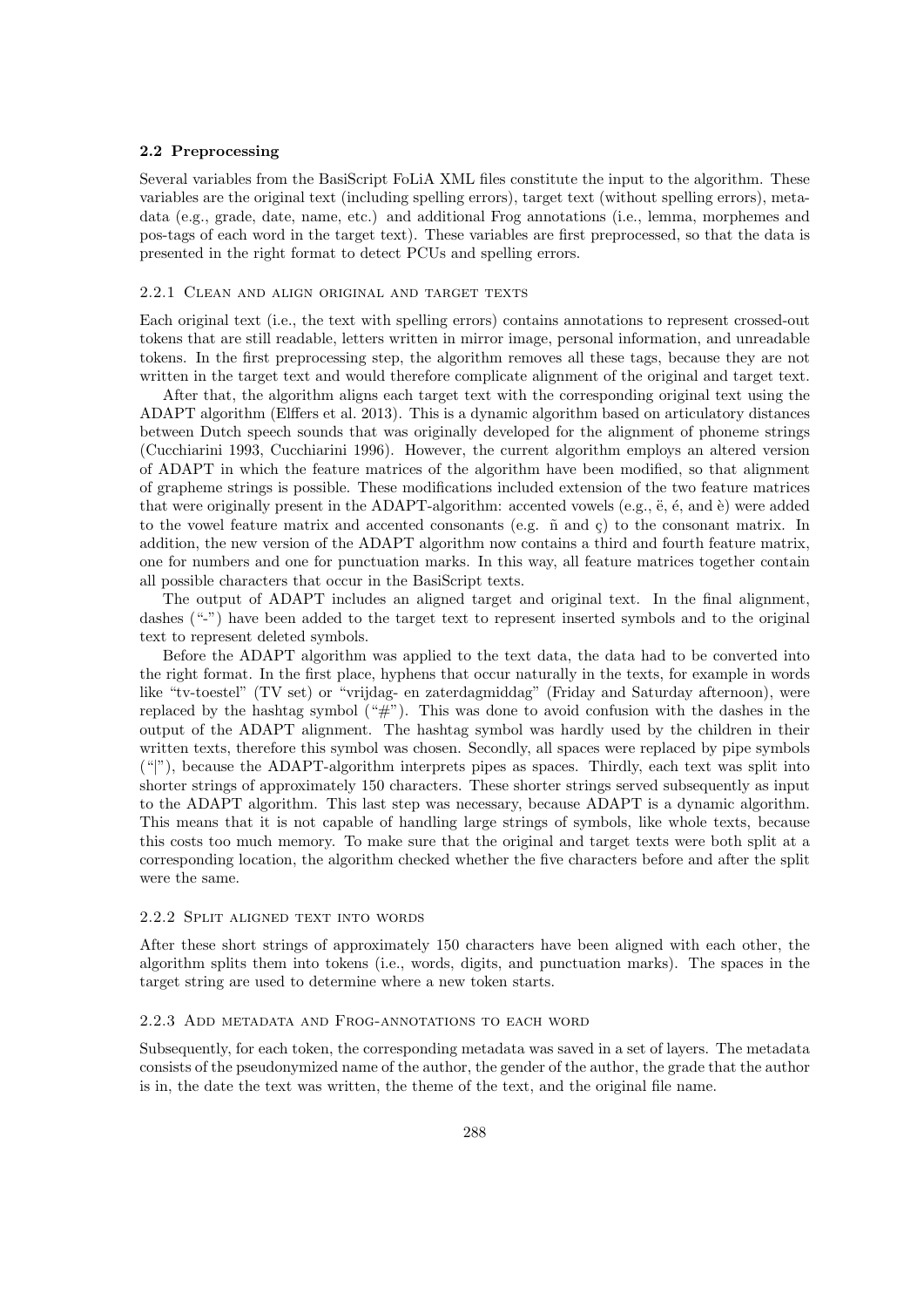The BasiScript corpus also contains lemma, morpheme and part-of-speech tag annotations of each token that the target transcription consists of. These annotations have been automatically obtained using Frog 0.13 (Bosch et al. 2007), an advanced natural language processing suite for Dutch. The algorithm matched each token with the corresponding Frog annotations.

Unfortunately, it was in some cases not possible to match the Frog annotations correctly. This is because some texts were split incorrectly into tokens in the previous step, which created non-existing tokens (e.g., the token "!Hallo" does not exist). To avoid problems with missing annotations, texts that contain non-existing tokens were removed from the analyzed data.

Additionally, because the tokens were still in the right order, it was possible to obtain information about whether a capital letter is at the beginning of a sentence, whether a punctuation mark is at the end of a sentence and whether two words are homophones of each other. For each token, we added three layers that represent the value of these variables.

### 2.2.4 Remove digits and punctuation marks from data

In the last preprocessing step of the algorithm, the complete set containing all annotated tokens was split into three subsets: one containing only words, one with punctuation marks, and one containing digits. Because the current study was not focused on punctuation errors, only the set containing words was selected for further analysis. In addition, the set with digits was not included, because the use of ADAPT for aligning a digit representation of a number (e.g., 16) with a text representation of a number (e.g., sixteen) yielded incorrect alignment. Finally, words with an empty target or original transcription were removed from the data. These words were a result of incorrect alignment.

### 2.3 Detection of PCUs and spelling errors

In the second part of the algorithm, spelling errors were detected at Phoneme-Corresponding Unit (PCU) level. A PCU is a sequence of graphemes that corresponds to one phoneme (Laarmann-Quante 2016).

### 2.3.1 Obtain phonetic transcriptions

The algorithm starts this second part by creating a list of all unique target words from the BasiScript corpus. The words in this list were cleaned and preprocessed by removing the dashes that represent insertions and by converting the words to lowercase. This last step will reduce the size of the list. For each word in this list, the phonetic transcription was automatically obtained using a Dutch grapheme-to-phoneme converter webservice (Bosch n.d.). The phonetic transcriptions were represented in a computer phonetic alphabet that was also used in the Spoken Dutch Corpus 2.0 (Taalunie 2014). The target words together with their phonetic transcriptions form a lexicon.

### 2.3.2 Phoneme-grapheme alignment

Subsequently, each target word in the lexicon was aligned with its phonetic transcription. To perform this task, a rule-based sub-algorithm was developed. This sub-algorithm contains rules that describe which combinations of graphemes can be used to write one phoneme. This is an example of two of these rules: in Dutch, the phoneme /a/ can be written as "aa" as in "maan" (moon), or "a" as in "maken" (to make). The resulting phoneme-grapheme alignments provide information about which sequence of graphemes corresponds to each phoneme, these are the PCU-segmentations of each target word. The algorithm uses this sub-algorithm to extend the lexicon with the PCU-segmentation of each unique target word.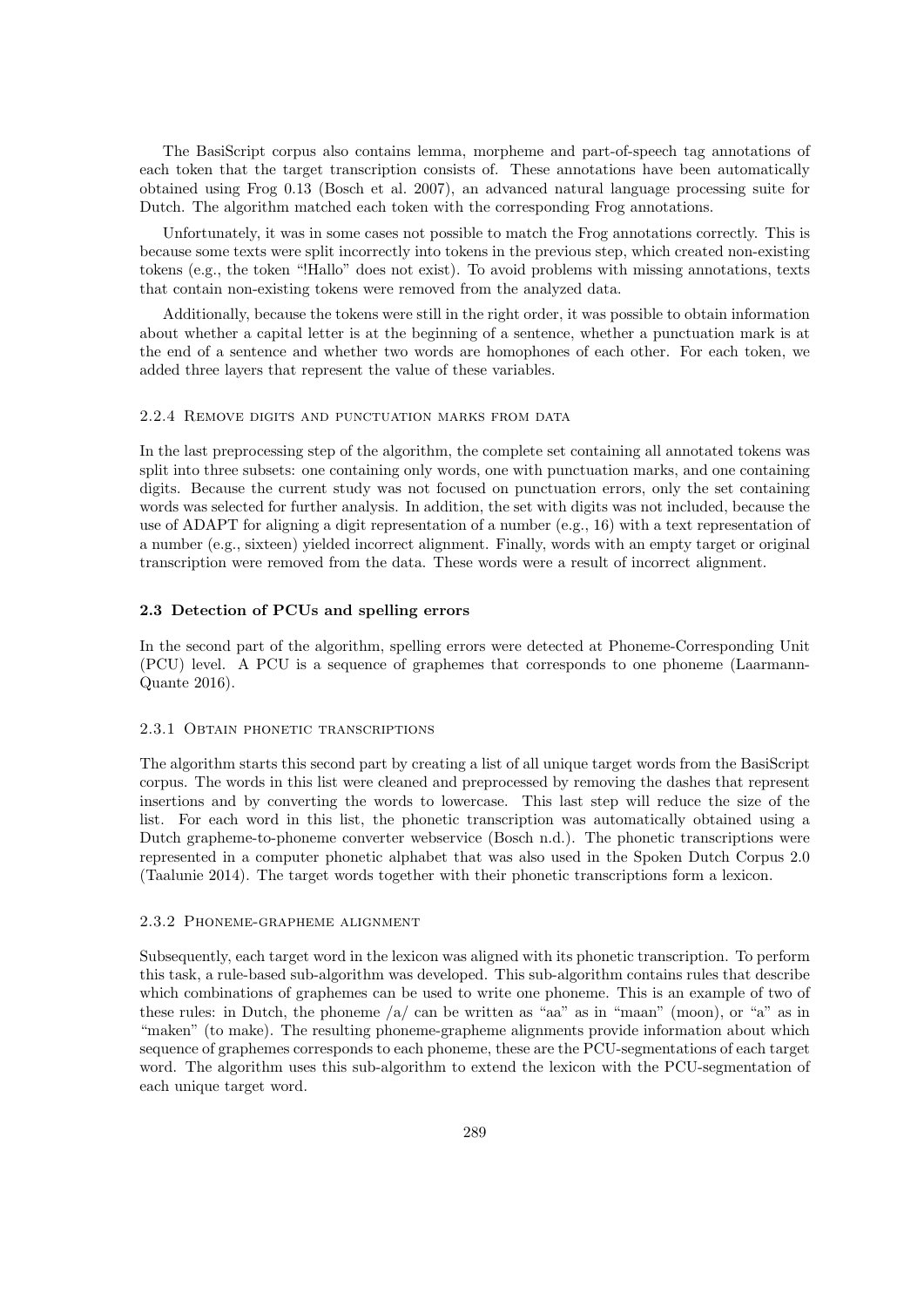### 2.3.3 Deduce PCU segmentation

Next, the algorithm uses the created lexicon to derive the PCU-segmentation of the aligned original and target word. Therefore, the PCU-segmentation of the target word is first obtained by selecting the PCU-segmentation of the target word from the lexicon. Next, dashes are inserted to the PCU-segmentation to represent inserted PCUs. The position of these dashes is derived from the target alignment. After that, the PCU-segmentation of the original word is deduced from the PCU-segmentation of the target word and the alignment of the original with the target word. This is done by copying the PCU-segmentation boundaries from the target PCU-segmentation to the original word. In this final alignment of target and original PCUs, spelling errors are detected as inserted, deleted, or substituted PCUs.

### 2.4 Annotation of PCUs with spelling principles

In the third part of the algorithm, the PCUs are annotated with spelling principles. The goal of this part is to annotate each incorrectly spelled PCU showing which spelling principle was violated (error and error capital layers) and to annotate each correctly spelled target PCU with the spelling principles that should have been applied to write that PCU correctly (basic and basic capital layers). In the resulting multilayered annotation scheme, the error layers represent information about which spelling principles are violated in the spelling errors, and the basic layers make it possible to put this information into context.

### 2.4.1 ANNOTATION SCHEME

To annotate the PCUs with spelling principles, an annotation scheme is necessary. The annotation scheme adopted in the present study is largely based on the one by Horbach-Kleijnen (1992), because this is a linguistic scheme that describes Dutch orthography. The complete annotation scheme used in this study can be found in the Appendix. The annotation scheme consists of 38 different spelling principles to annotate errors in the error layers ("error spelling principles") and 33 spelling principles to annotate orthographic properties in the basic layers ("basic spelling principles"). The majority of basic spelling principles (32/33) is also used as error spelling principle. The spelling principles are divided over five categories: Unmarked, Marked by Context, Marked by Morphology, Marked by Syntax and Marked by Semantics. Table 5 shows the number of error and basic spelling principles in each category, together with an example.

The spelling principles in the annotation scheme are named using a naming strategy. The first two/three letters always represent the category, which is Context (Co), Morphology (Mo), Syntax (Sy), Semantics (Sem) or Unmarked (Un). After that, an abbreviation of the theme is written down, for example Apostrophe (Ap) or Consonant Doubling (Cd). This subcategory is followed by a number (i.e., 1, 2, 3, etc.), which indicates the different spelling principles within a subcategory.

In some cases, it is possible to split a spelling principle into several sub-principles. These subprinciples are marked with the suffix a, b, c, etc. For example, spelling principle MoFd1 is the first final devoicing (Fd) spelling principle from the morphology (Mo) category (see Appendix). This principle can be split into MoFd1a (voiced obstruent "d" is written as unvoiced "t") and MoFd1b (voiced obstruent "b" is written as unvoiced "p"). The sub-principles always depend on the value of the target PCU and original PCU, therefore they cannot be used as basis spelling principles. The focus of this research is on the spelling principles, and not on the sub-principles. However, the sub-principles are often used to detect whether a PCU should be annotated with a spelling principle.

There are six error spelling principles that have a different basic spelling principle name. In case of UnDel1, UnSub1, UnSub2, and UnSub3 it is only possible to annotate PCUs in the basic layer with the main category ("Un"), since the value of the original PCU is necessary to determine whether the error is a deletion or specific type of substitution. For CoAc2, this also holds, because this rule checks the insertion of an accent on a vowel (e.g. writing "opticien" (optician) as "opticien"). Since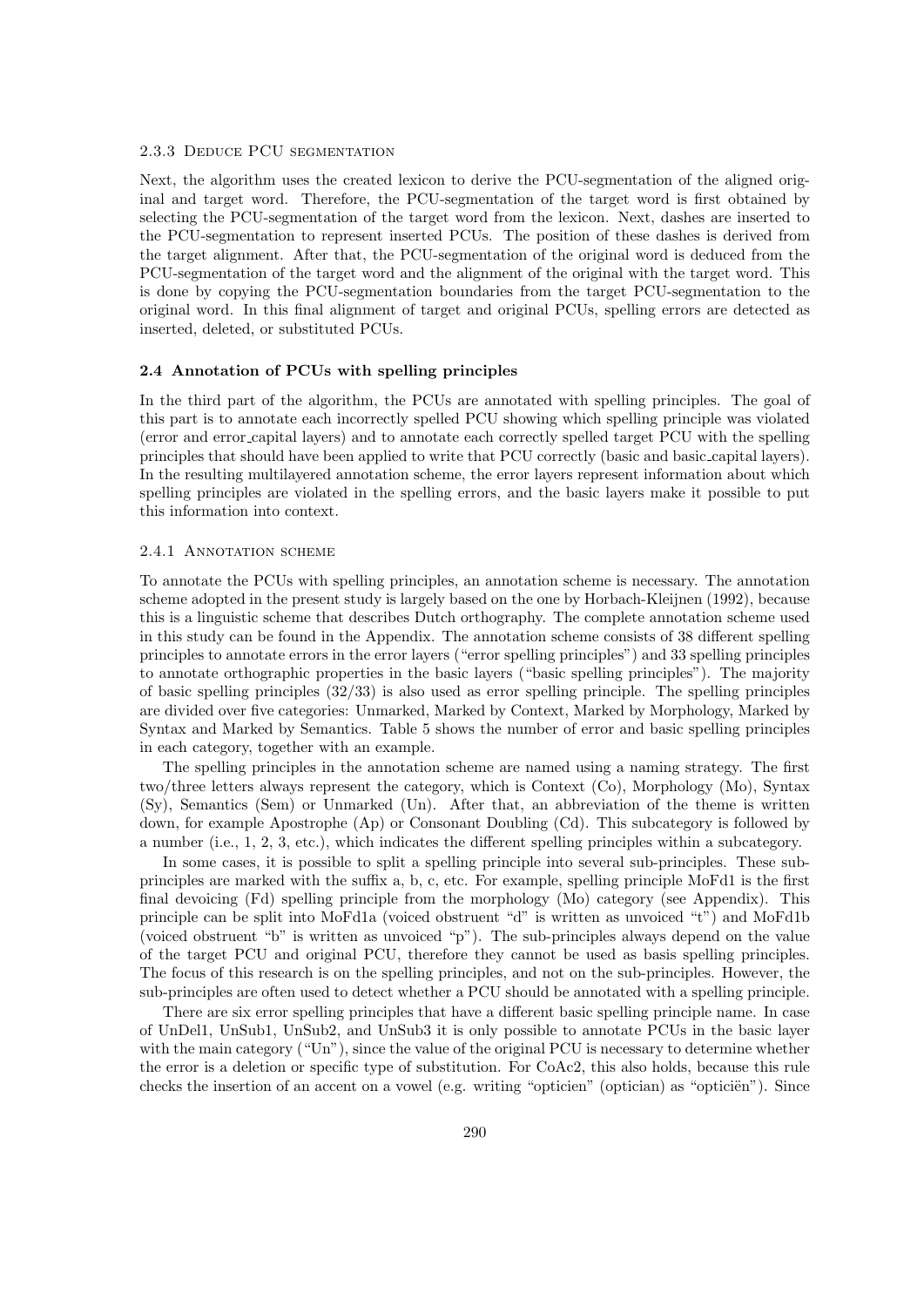this can literally happen on any vowel, we annotate PCUs where this happens in the error layer as "Un" in the basic layer. So, "Un" actually means application of a basic phoneme-grapheme conversion rule.

The error spelling principle "UnIns1" is used when the incorrectly written original PCU is aligned with an empty target PCU, so the writer inserted a PCU. It is not possible to use this annotation without the original spelling. Therefore, the corresponding basic error spelling principle in "Ins". This annotation only serves as a placeholder in this case, and is only used in combination with "UnIns1" in the error annotation layer.

Table 5: This table represents an overview of the annotation scheme used to annotate both incorrectly spelled PCUs (in the error layer) and correctly spelled PCUs (in the basic layer). The spelling principles in the annotation scheme can be subdivided over five categories. For each category is represented how many spelling principles it contains, and one spelling principle used to annotate errors is shown as example.

| Category                | Number of<br>Spelling<br><b>Principles</b> |              |                    | <b>Example Spelling Principle</b><br>(used for error annotation)                                                                                                     |                                                                                                                                        |
|-------------------------|--------------------------------------------|--------------|--------------------|----------------------------------------------------------------------------------------------------------------------------------------------------------------------|----------------------------------------------------------------------------------------------------------------------------------------|
|                         | Error                                      | <b>Basic</b> | Name               | Description                                                                                                                                                          | Example<br>original/<br>target)                                                                                                        |
| Marked by<br>Context    | 9                                          | 8            | CoCd1              | Consonant Doubling: A consonant<br>is doubled if it is written after<br>a short yowel (excluding sjwa)<br>and if it is not at the end<br>of the word.                | $\frac{\mathrm{j}\mathrm{o}\mathbf{k} \mathrm{e}\mathrm{n}}{\mathrm{j}\mathrm{o}\mathbf{\overline{k}}\mathbf{k} \mathrm{e}\mathrm{n}}$ |
| Marked by<br>Syntax     | 13                                         | 13           | S <sub>Y</sub> Vt1 | When the stem of a yerb ends<br>in an unvoiced sound (the sounds<br>in "t exkofschip"), the past<br>tense suffix starts with an unvoiced<br>$\prime$ t/ sound ("t"). | hij kras $de/h$ ij kras $te$                                                                                                           |
| Marked by<br>Morphology | 10                                         | 10           | MoFd1              | Final devoicing: voiced.<br>consonants are pronounced as<br>unvoiced at the end<br>of a word.                                                                        | hont<br>$h$ ond                                                                                                                        |
| Marked by<br>Semantics  | 1                                          | $\mathbf{1}$ | SemCap1            | Every proper name, title<br>and some abbreviations start with<br>a capital letter.                                                                                   | $\frac{\text{mijmegen}}{\text{Nijmegen}}$                                                                                              |
| Unmarked                | 5                                          | 1            | UnSub2             | A PCU is substituted with<br>another PCU that does not<br>correspond to the same phoneme.                                                                            | $\frac{\text{kiefde}}{\text{liefde}}/$                                                                                                 |
| Total                   | 38                                         | 33           |                    |                                                                                                                                                                      |                                                                                                                                        |

### 2.4.2 PCU annotation process

For each spelling principle, the algorithm contains a Boolean rule that gets as input the target PCU, original PCU, and some extra information from the annotation layers (e.g., lemma, morpheme(s), and the position of the PCU in the word). Using these inputs, each rule is able to determine whether the spelling principle it represents was violated (in case of error annotations) or should have been applied (in case of basic annotations). The annotation scheme contains two spelling principles that involve capital letters. These are SemCap1 (every proper name starts with a capital letter) and SyCap1 (every sentence starts with a capital letter). When one of these two annotations are used, they are written down in separate layers, called error capital and basic capital. This was done because a PCU can contain both a capital letter error and a lowercase letter error (e.g., compare "America" and "aamerica").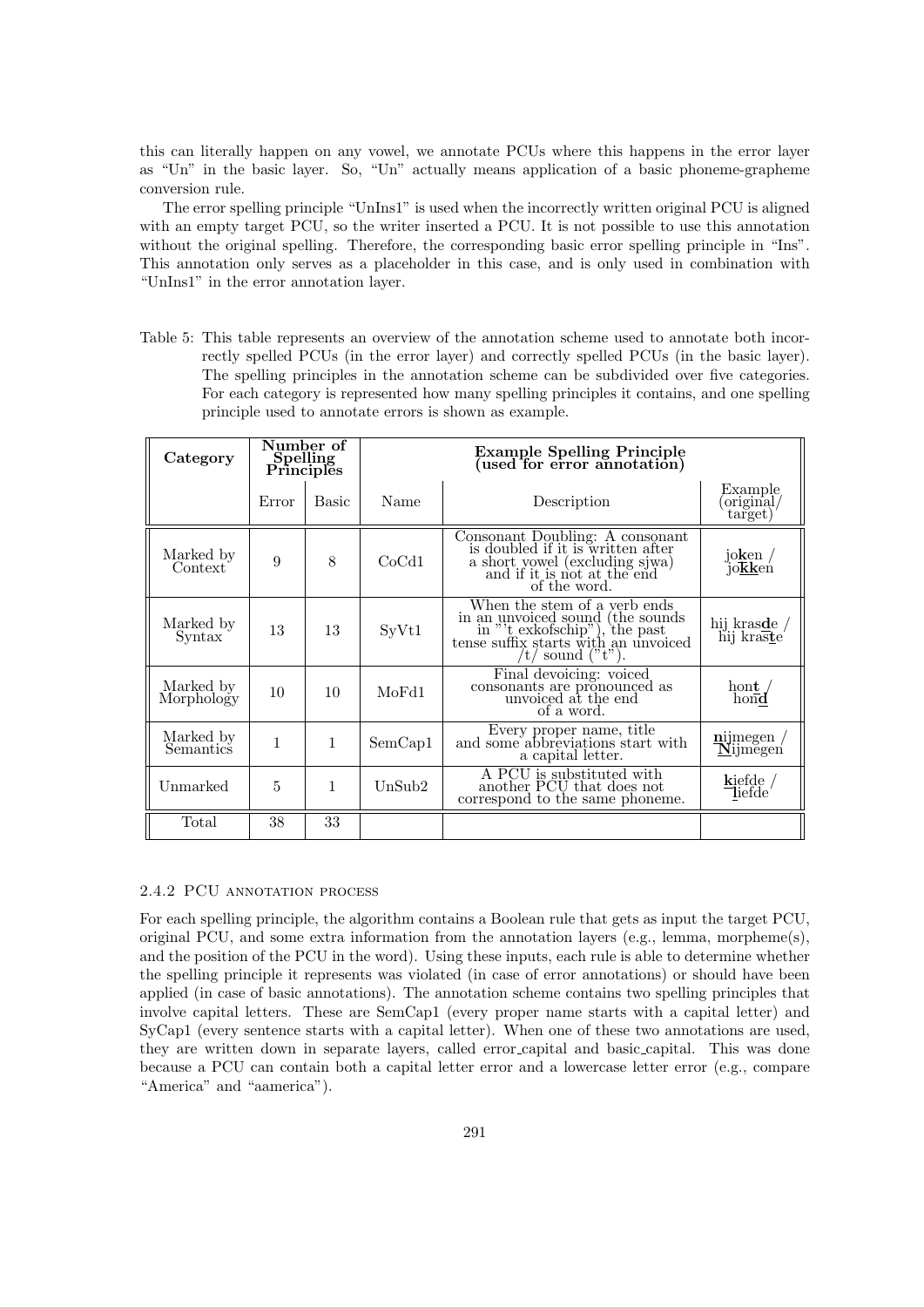# 3. Results

### 3.1 Evaluation of the algorithm

After we applied the algorithm to texts from the BasiScript corpus, we evaluated the developed algorithm on two aspects. In the first place, we verified that the original and target texts had been properly aligned and split into words and PCUs. Therefore, 1000 incorrectly spelled words were generated (0,016% of all correctly and incorrectly spelled words from the BasiScript corpus) and checked on these aspects. The results show that from this sample of 1000 words from the BasiScript corpus, 97.9% of the words were aligned and split correctly into words and PCUs. An overview of the most frequent alignment errors was presented in an earlier study in which we reported about this algorithm (Harmsen et al. 2021).

The second aspect on which the algorithm is evaluated is the correctness of spelling principle annotations with which the PCUs have been labeled. All target PCUs should have been labeled with a basic annotation that indicates the spelling principle that was applied correctly, and all incorrect original PCUs (i.e., spelling errors) should have been labeled with error annotations that indicate the spelling principle that was violated. To verify whether the target PCUs and incorrect original PCUs had been annotated correctly, for each of the 38 spelling principles used for error annotation and the 33 spelling principles used for basic annotation, 20 random words were generated that contain at least one PCU that is annotated with this principle (respectively in the error layer or in the basic layer). In these generated random words, it was checked whether the spelling principle annotation was used correctly to label a PCU. Subsequently, the precision (see Equation 1) was computed for each basic and error spelling principle by dividing the number of correctly used annotations by the total number of annotations  $(=20)$ . This yields a number between 0 and 1 that indicates to what extent the spelling principle was used correctly to label PCUs. The higher the precision, the better the algorithm is in annotating PCUs with that spelling principle.

$$
Precision(X) = \frac{True \; Positive}{True \; Positives \; + \; False \; Positives} = \frac{PCUs \; truely \; labeled \; with \; X}{PCUs \; truely \; labeled \; with \; X \; + \; PCUS \; falsely \; labeled \; with \; X} \qquad (1)
$$

In the first place, we found that for 32 out of 38 spelling principles used for error annotation, the precision was 1.0. For the other six error spelling principles, the precision scores were between 0.6 and 0.95 (see Table 6). Secondly, the computed precision of the basic spelling principles was 1.0 for 28 out of 33 basic spelling principles. The five remaining basic spelling principles had a precision between 0.2 and 0.95. Table 6 shows an overview of all spelling principles with a precision that is not equal to one. What stands out from this table is that spelling principles with low precision for basic annotation also have a low precision for error annotation. In addition, SyCoN1 has a really low basic precision, which is only 0.2 and MoAs1 has a low basic and error precision (respectively, 0.55 and 0.6).

### 3.2 Most problematic spelling principles

#### 3.2.1 RELATIVE SPELLING ERROR FREQUENCY

Spelling principles of some categories are much more frequent than others. For example, rule SyCap1 (every sentence starts with a capital letter) is applied once in every sentence, while rule SemCap1 (every proper name is written with a capital letter) is used less frequently, since not every sentence contains a proper name. In this study, we will refer to the frequency of incorrect applications of a spelling principle in relation to the frequency of both incorrect and correct applications using the Relative Spelling Error Frequency (RSEF). The RSEF is computed for each spelling principle X and grade G as follows: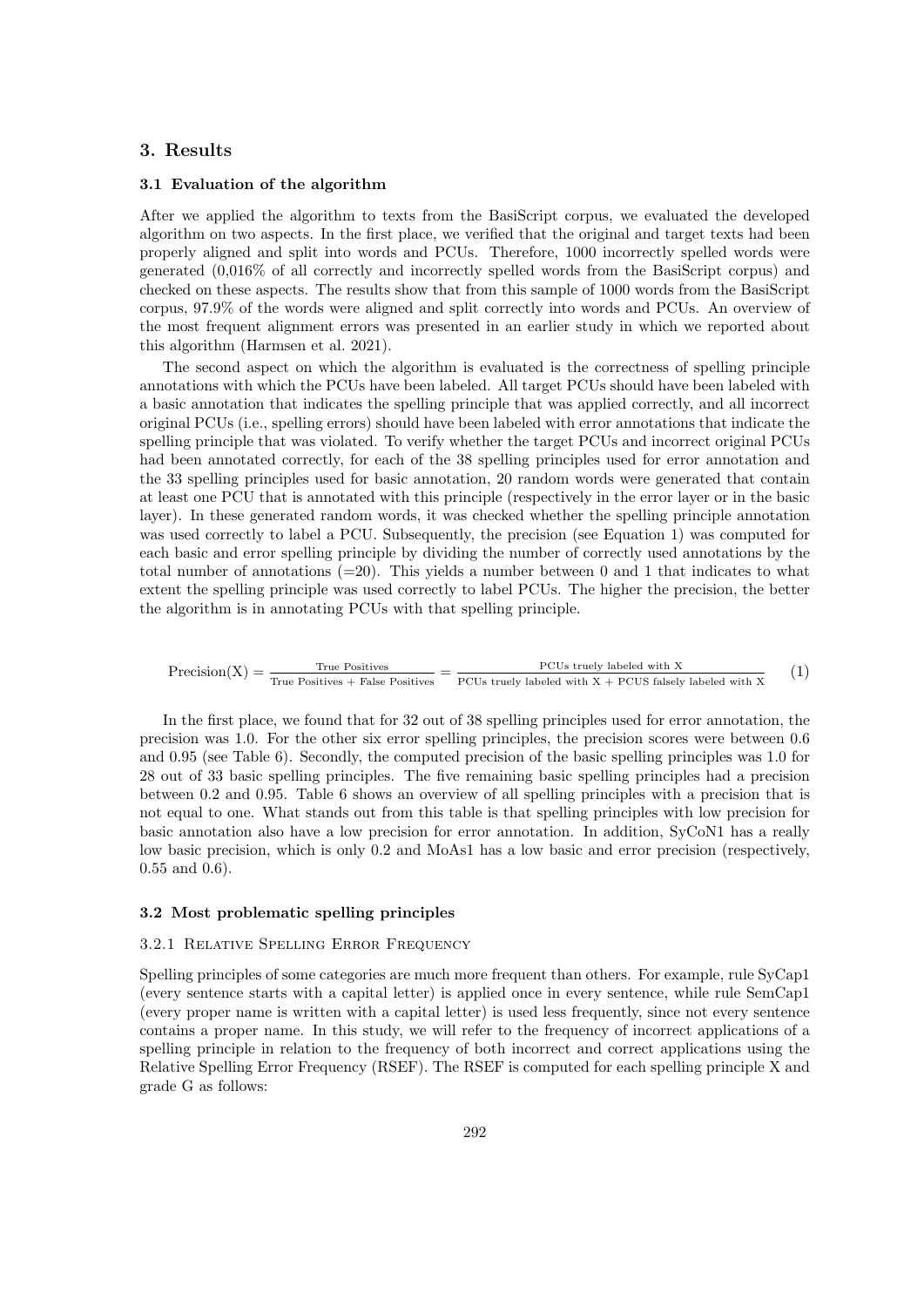Table 6: Precision scores for the six error spelling principles that have a precision lower than 1.0. Five of them also have a precision lower than 1.0 when used as basic annotation. See the Appendix for more examples of the spelling principles.

|                    |                                                                                       | Precision                    |       |              |
|--------------------|---------------------------------------------------------------------------------------|------------------------------|-------|--------------|
| <b>Name</b>        | Description                                                                           | Example<br>(original/target) | Error | <b>Basic</b> |
| SyCoN1             | Between -n needs to be written between<br>two morphemes in some composition words.    | bijekorf /<br>bijenkorf      | 0.8   | 0.2          |
| MoAs1              | Assimilation of stem (unvoiced consonant<br>is pronounced as voiced or vice versa).   | zeldsame<br>zeldzame         | 0.6   | 0.55         |
| MoM <sub>i</sub> 1 | Miniaturization                                                                       | achtien<br>achttien          | 0.95  | 0.7          |
| MoAsMi1            | Assimilation of stem followed by miniaturization.                                     | opod<br>opbod                | 0.8   | 1.0          |
| MoCoS1             | You write a "between s" between two parts of a composition word if you hear that "s". | dorpstraat<br>dorpsstraat    | 0.95  | 0.95         |
| MoCoS2             | If you don't hear a "s" between two parts of a composition word, you don't write one. | hoofdsstraat<br>hoofdstraat  | 0.75  | 0.75         |

 $RSEF(G, X) = \frac{Nr.$  of PCUs in grade G labeled with **error** spelling principle  $X \times 100\%$  (2)

In Equation 2, variable X can also represent a category instead of a spelling principle. The RSEF can only be computed on the basic spelling principles, which is a subset of the error spelling principles.

### 3.2.2 Categories of spelling principles

In total, we labeled 22,220,072 PCUs (of which 896,636 PCUs are written incorrectly). These PCUs form together 6,028,023 words and are extracted from 70,593 different BasiScript texts written by children from grade 2 to grade 6. To determine which category of spelling principles is most problematic to learn, we compute the Relative Spelling Error Frequency (RSEF; see formula 2 in section 3.2.1). This is a measure that represents the error frequency of a spelling principle in relation to how often that spelling principle should be applied. The RSEF scores of each grade and category (Figure 2), show that spelling principles belonging to the Marked by Semantics category were relatively most frequently violated and appear to be most problematic to master in all grades. Secondly, spelling principles from the Marked by Syntax category were problematic. In all categories, the RSEF score decreased with increasing grade. The smallest decrease is found for spelling principles from the Marked by Syntax category.

### 3.2.3 Individual spelling principles

The Marked by Semantics category only consists of one spelling principle: SemCap1 (every proper name, title, and some abbreviations should start with a capital letter). Thus, the RSEF score of this spelling principle is represented by the Marked by Semantics category in Figure 2. This figure shows that there was almost no awareness of SemCap1 in grade 2, because the principle was applied incorrectly 88.89% of the times. This percentage decreased over the grades, but in sixth grade, the rule is still applied incorrectly in more than one third (36.51%) of the times that sixth graders have to use this rule.

After that, the RSEF scores of the individual spelling principles from the Marked by Syntax category were inspected (Figure 3). In the first place, these scores show that children became better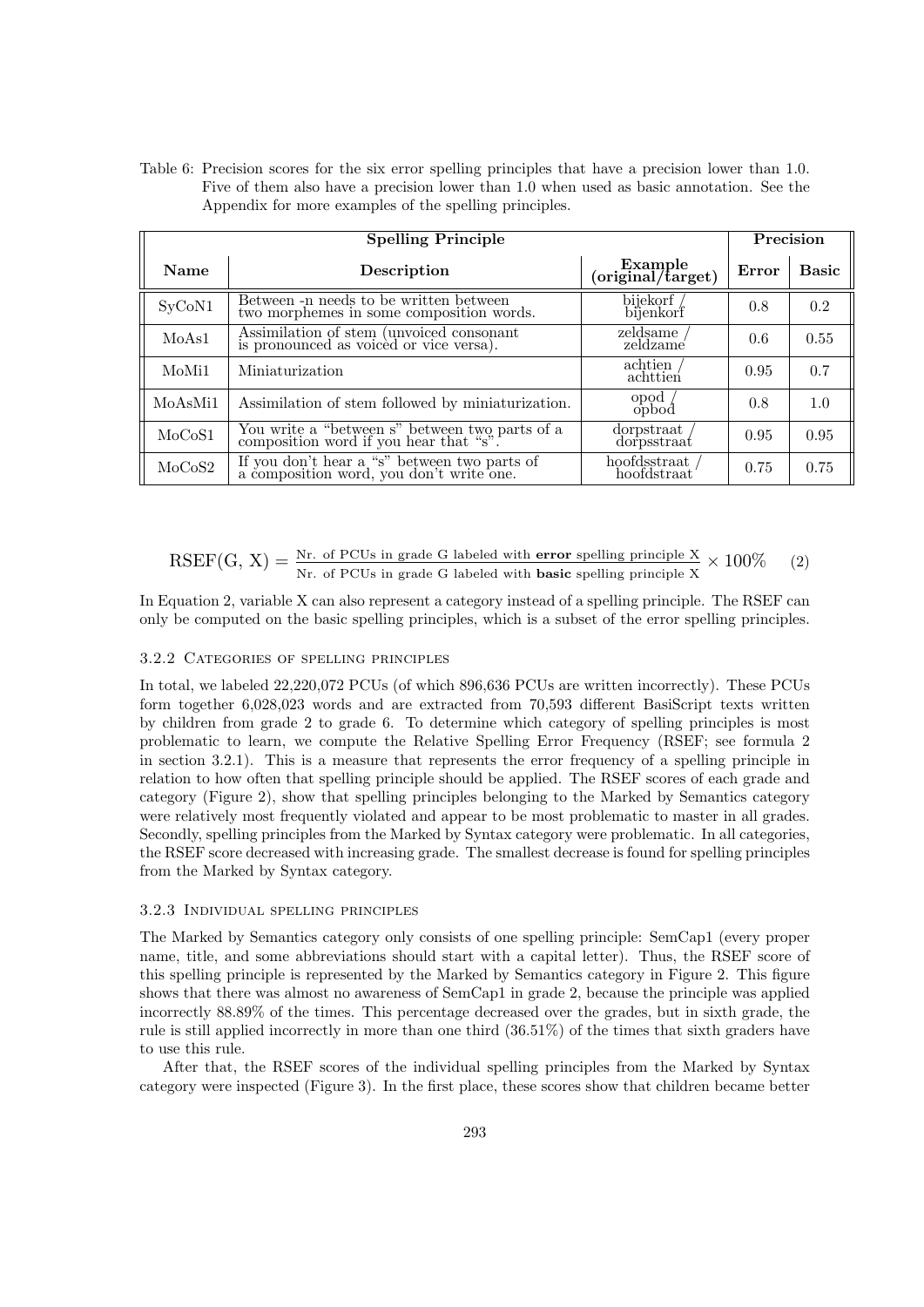

Figure 2: The Relative Spelling Error Frequency (RSEF) per category and grade. The higher the score of a grade, the more problematic to learn the spelling principles belonging to that category are. The bars for the category Marked by Semantics also represent the RSEF scores for spelling principle SemCap1, because this is the only spelling principle that the Marked by Semantics category consists of.

in applying all these spelling principles, because the RSEF scores decreased when children got older. Additionally, there were three spelling principles that had in all grades the highest RSEF score and were still applied incorrectly in more than 30% of the times that they should have been applied in sixth grade. These spelling principles are SyVd2 (past participles ending in a voiced PCU should get "d" as a suffix, and not "t", while the suffix is pronounced with a  $/t/$  sound), SyOd1 (every present participle should end in a "d", while a  $/t/$  sound is heard) and SyCap1 (every sentence should start with a capital letter). Thus, these three spelling principles were most problematic to learn for the children. In Figure 3, the spelling principles are addressed using their abbreviated names. A description of the spelling principles can be found in Table 10 and 11 of the Appendix.

The necessity to apply a spelling principle is for some spelling principles more frequent than for others. For example, the principle "each sentence starts with a capital letter" (SyCap1) should be applied every sentence, while the principle "write every proper name with a capital letter" (SemCap1) is less often necessary to apply, since not every sentence contains a proper name. Therefore, we also computed the normalized absolute error frequencies of the four spelling principles with the highest RSEF, which are SemCap1, SyVd2, SyOd1 and SyCap1 (see Figure 4). To compute this absolute score, we count for each grade the total number of times a specific spelling principle is applied incorrectly. We normalize this absolute score by dividing this score by the total number of PCUs (both correct and incorrect) in the respective grade. From the absolute scores in Figure 4 we can conclude that not having mastered the principles SyCap1 and SemCap1 results in more errors than not having mastered SyVd2 and SyOd1.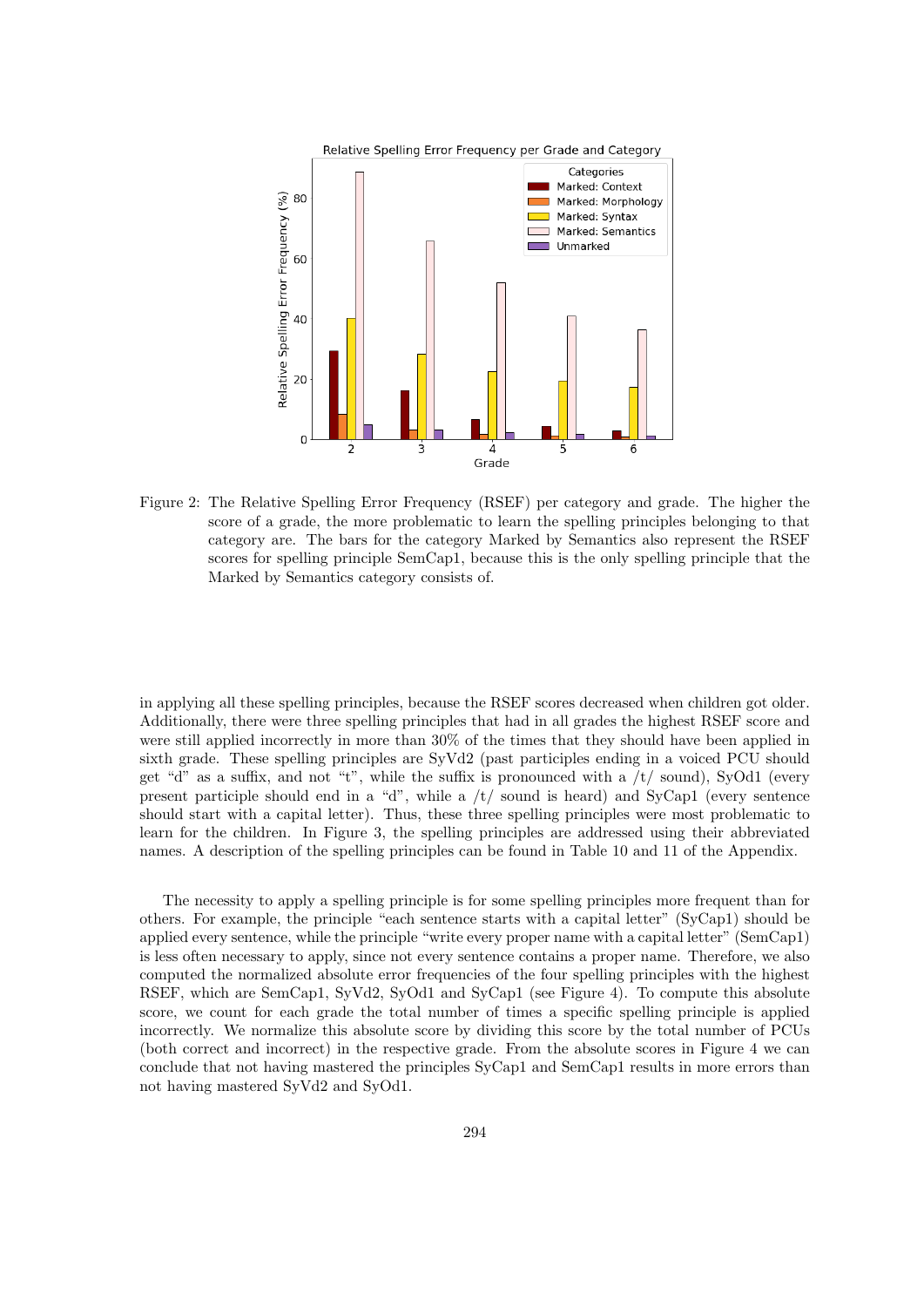

Figure 3: The Relative Spelling Error Frequencies (RSEFs) of the Marked by Syntax spelling principles.



Figure 4: The normalized absolute spelling error frequencies of spelling principles SemCap1, SyCap1, SyVd2 and SyOd1.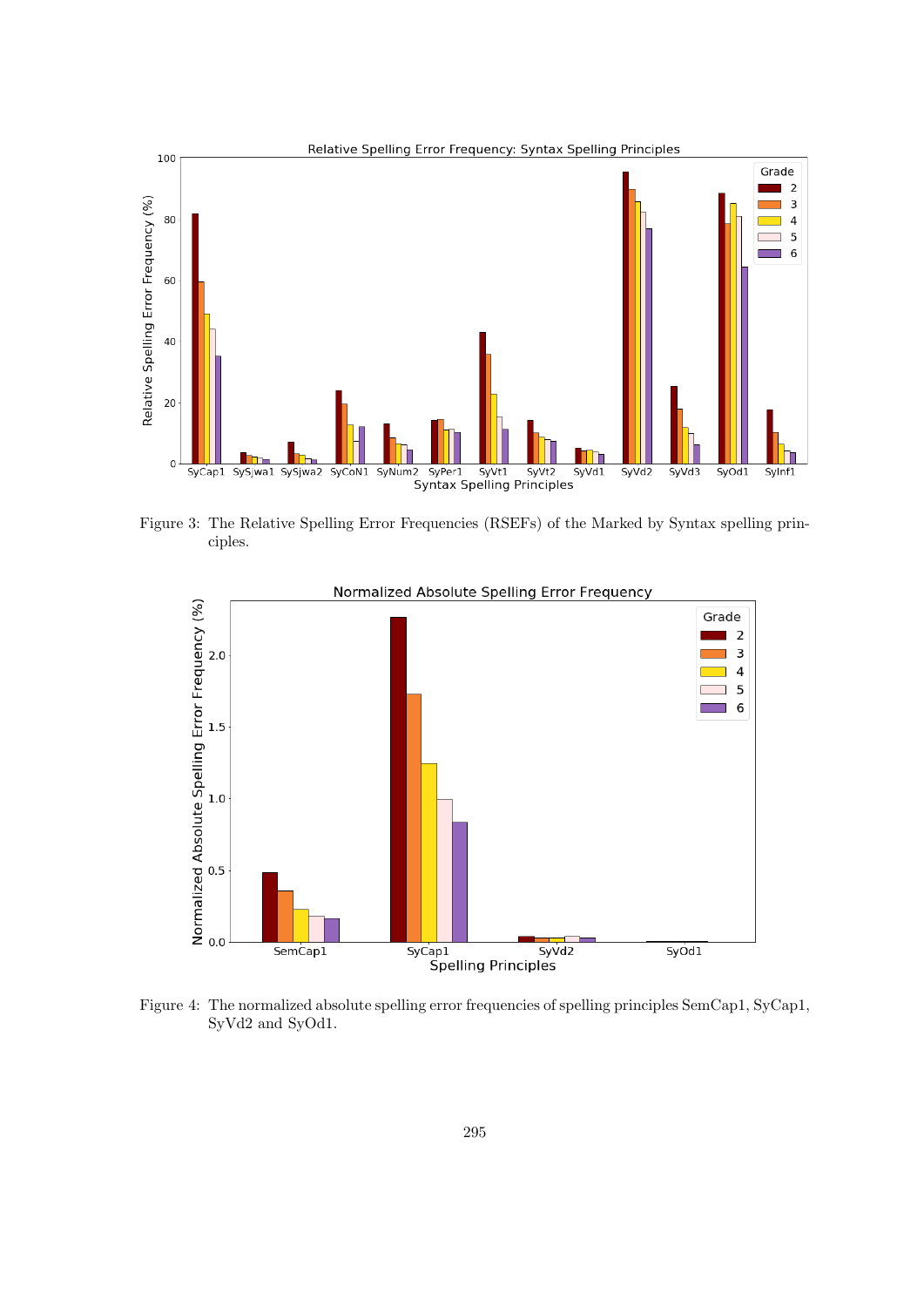## 4. Discussion

The first aim of this research was to investigate whether it is possible to extend the spelling error detection and annotation algorithm that we presented in an earlier study (Harmsen et al. 2021) so that it is also capable of annotating each PCU of a correctly written Dutch word indicating which spelling principle should be applied to spell this PCU correctly (i.e., orthographic property annotation). We found that this is possible, which confirmed our hypothesis for the first research question.

We found that by extending the algorithm, it is possible to determine for each spelling principle how often it is violated with respect to how often it could potentially be applied (i.e., the relative frequency). This is a measure to express how well children have mastered specific spelling principles, and thus to determine how problematic to learn they are. We found that spelling principles from the semantics and syntax category have the highest relative frequency in all grades of primary school and are therefore most problematic to learn.

Within the syntax and semantics category, there are four spelling principles that are still applied incorrectly by sixth graders in more than 30% of the times that they are used. Two of these spelling principles concern capital letter use and the other two concern verb spelling (i.e., the writing of present participles and the writing of past participles ending in "d", while you hear a  $/t$  sound). Thus, the hypothesis of research question 2 is partially confirmed, since not only verb spelling is found to be problematic (a finding in line with Bosman (2005) and Schijf (2009)), but also capital letter spelling.

Primary school children do not use present participles (SyOd1), like "dansend" (dancing) or "werkend" (working), and proper names and titles (SemCap1), like "Nijmegen" (Nijmegen), very frequently. This can be deduced from the fact that words of which at least one PCU is marked with "SyOd1" or "SemCap1" in the basic layer are very infrequent in the analyzed texts from the BasiScript corpus. The infrequent necessity to apply these principles can be a possible explanation for the fact that these spelling principles have a high relative frequency. Writers forget about these principles or don't learn to apply them correctly, because they almost never write words for which they need to apply them (Assink 1985). Since the rules that describe capital letter use and present participle writing are quite straightforward and do not have many exceptions, we believe that more attention to direct instruction of these spelling principles during spelling lessons could considerably improve the spelling proficiency of Dutch children.

#### 4.1 Limitations

#### 4.1.1 Limitations to the algorithm design

First, three limitations with respect to the design of the algorithm will be discussed. A problem that occurred while applying the algorithm to the BasiScript texts is that it could not align the target text and original text of some of the files correctly, which resulted in the fact that splitting the aligned target and original texts into tokens (i.e., words and punctuation marks) was not always successful. The result is that some original tokens are aligned with empty target tokens, and thus cannot be matched with the lemmas, morphemes, and POS-tag annotations that each BasiScript file contains at word level. This problem occurs for example often when aligning uncommon sequences of punctuation marks, like "!?!". To solve this problem, all texts in which this phenomenon occurred were removed from the data. This is a substantial loss of data  $(16,075 \text{ texts}; 18.5\% \text{ of all texts}).$ A better way to overcome this problem would involve changing the method of splitting texts into words, for example by using a Dutch word and punctuation mark tokenizer function provided by the Python package UCTO, which is also incorporated in Frog (Bosch et al. 2007).

Another limitation with respect to the design of the algorithm concerns the grapheme-phoneme alignment process, in which the graphemes of the target word are aligned with their phonemes, which results in a PCU-segmentation. The problem is that this phoneme-grapheme alignment algorithm is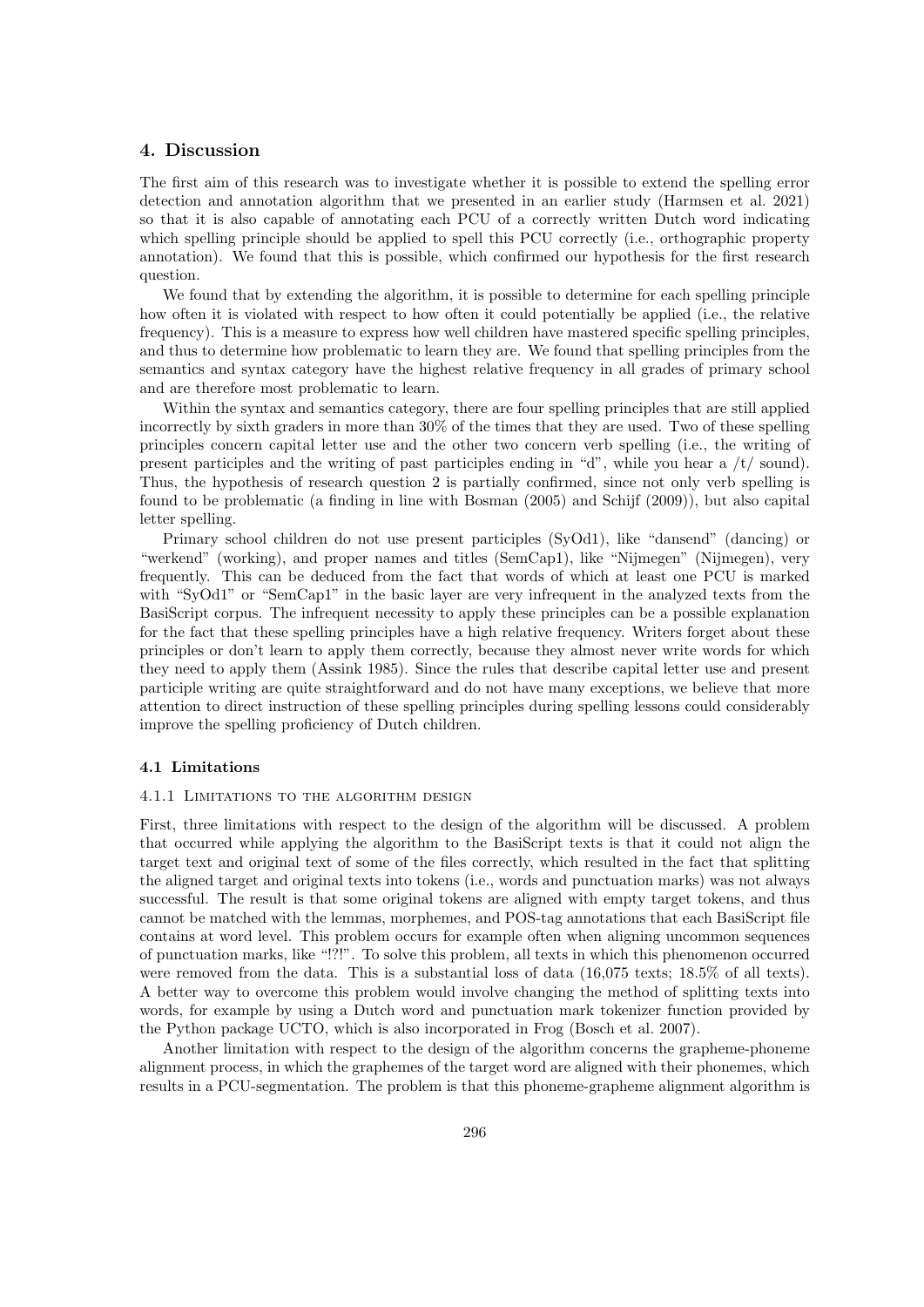not perfect. For example, some rules are missing, such as "b" is only defined with a /b/ sound, and not with a /p/ sound. Moreover, the algorithm has problems with the alignment of some foreign loan words, like "Youtube" and "Wiien", in which graphemes are pronounced with sounds that are not common in Dutch (and thus are not defined as rules in the algorithm). In the current study, all words for which a correct alignment of the graphemes and phonemes of the target word was not possible were deleted. A better way to overcome this problem would be to extend the phoneme-grapheme alignment algorithm with extra rules.

The third limitation concerns the low precision scores for six spelling principles used for error annotation, of which five also have low precision for annotation of target PCUs. This means that some spelling errors or target PCUs are labeled incorrectly with these spelling principles. The algorithm can be improved by changing the functions that recognize these errors and target PCUs in the data, so that a higher precision is achieved.

### 4.1.2 Limitations to the algorithm evaluation method

There are also two limitations with respect to the method that was chosen to evaluate the algorithm. The major concern is that the automatic annotations are not compared with manual annotations. This comparison would allow computation of the recall metric next to the precision metric. The recall metric is useful, because it provides insight into the number of false negatives, which are spelling errors that are annotated with an unmarked spelling principle, while they should actually be annotated with a marked spelling principle. False negatives are currently defined in this way, because the algorithm first checks for all marked spelling principles whether they are present, and if this is not the case, the algorithm uses an unmarked annotation. This means that all spelling errors that do not fit into a marked category are annotated with an unmarked spelling principle.

In addition, the currently computed precision scores are for each spelling principle based on a sample of only twenty words, containing at least one PCU that is annotated with the currently selected spelling principle. This is a small sample, especially for high-frequent spelling errors, and makes it possible that certain incorrect annotations are not detected. To increase the reliability of the algorithm in a follow-up study, it is recommended that evaluation of the algorithm encompasses the comparison of automatic annotations with manual annotations and the computation of both precision and recall.

#### 4.2 Possible future directions

### 4.2.1 Improvement and extension of the algorithm

The current algorithm already performs well on detecting and annotating both correctly and incorrectly written PCUs in the BasiScript corpus, but the performance can still be improved on several aspects, so that the earlier described limitations are overcome. These improvements involve that all texts are split correctly into words, the grapheme-phoneme alignment algorithm is also able to align words with foreign roots, and all spelling principles have a high precision and recall, when used as error annotation, but also when used as basic annotation.

The developed algorithm contains 38 spelling principles to annotate spelling errors and 33 spelling principles to annotate target PCUs. They cover most spelling principles, but not all. For example, there are currently no spelling principles in the annotation scheme concerning the spelling of strong verbs in the past tense. For example, if someone writes "loopte" instead op "liep" (walked), this is currently recognized as an "oo"-"ie" substitution (UnSub2) and insertion of "t" (UnIns1) and "e" (UnIns1). Adding these spelling principles would make the algorithm more detailed and better able to recognize all types of errors.

The annotation scheme also does not contain spelling principles to annotate punctuation marks. Therefore, punctuation marks are currently not analyzed. The same applies to tokens that contain or are digits. In a future study, the annotation scheme can be extended, so that punctuation use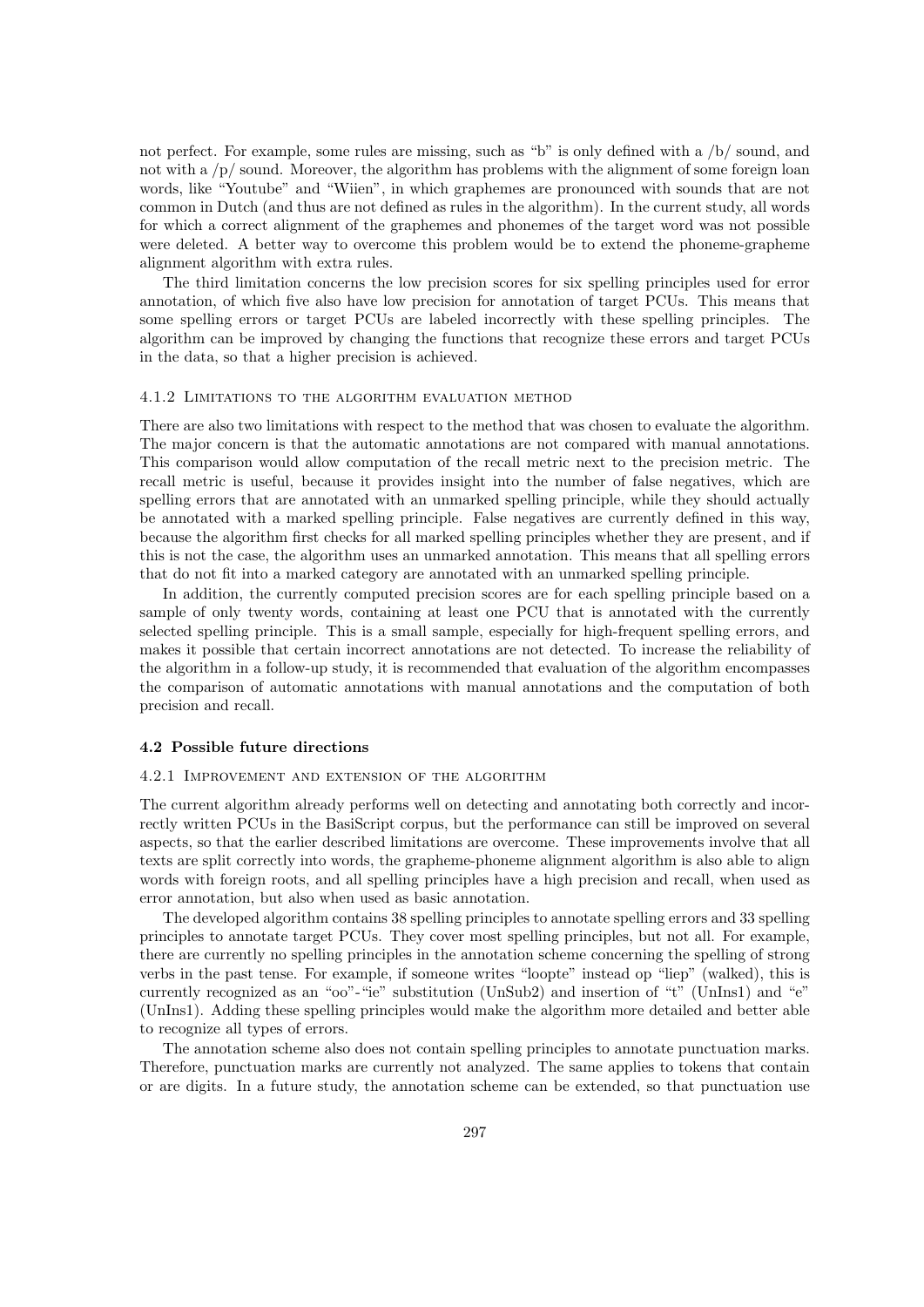can be analyzed automatically. This can yield very interesting insights, because this has not been done before on such a large scale for Dutch writing by children.

Another way to extend the algorithm is by changing the output format. In the current algorithm, the output containing over six million annotated words is saved in one csv file. A disadvantage is that this file is very large. A better output format would be to add new spelling error annotation layers to the BasiScript FoLiA files (Gompel and Reynaert 2013) of each text.

### 4.2.2 Further analysis of the BasiScript corpus

This study yields a multilayered analysis of more than six million words extracted from the BasiScript corpus. These layers include information about the child that wrote the word, but also about each word's orthographic properties, phonemes, PCUs, and spelling errors. Using these layers, the spelling errors in the BasiScript corpus can be explored in more detail than was done in this study.

In a possible future study, the spelling development can, for example, be analyzed in greater detail by involving information from the layer "date". This layer states whether the text was written in spring or autumn, which makes it possible to split each grade into two grades, for example "grade 5 autumn" and "grade 5 spring".

In addition, the spelling errors in the BasiScript corpus could be analyzed in greater detail. For example, several studies (Sandra et al. 1999, Bosman 2005, Schmitz et al. 2018) have analyzed d/t-errors in Dutch verb spelling and found that spellers are more likely to write "d" instead of "t" at the end of a verb than writing "t" instead of a "d". These studies were based on adults or older children and the results observed appear to be an effect of frequency and exposure. In future research, it would be interesting to investigate whether we find this preference in children in primary school who, by definition, have received less exposure.

Another direction for further exploration of the BasiScript corpus is research into the development of individual spelling performance. Such a longitudinal study is possible, because many children that wrote the BasiScript texts participated in subsequent data collection rounds.

In addition, it is possible to extract statistical information from the BasiScript corpus, like the most frequently misspelled words and PCUs and why these words and PCUs are misspelled. Especially in combination with metadata, like gender and grade of the author, the part-of-speech tag of a word, and the theme of the text the word belongs to, it is possible to improve the spelling lessons, so that they better fit the needs and perceptions of the children.

Another corpus, BasiLex (Tellings et al. 2014), consists of Dutch texts that are specifically written for children. From these texts, word frequencies can be obtained of all words that children from a specific grade are exposed to. Using these word frequencies, it is possible to investigate the relationship between how often a child is exposed to a word and the spelling errors made in that word. This is another route that could be explored in a future study.

### 4.2.3 Machine learning applications

Using the multi-layered annotations of each word, it is also possible to extract certain features from each text, like the number of errors in a specific category, the rate at which nouns are used, or the occurrence of certain phonemes. These text-based features enable the training of machine learning algorithms on texts written by children.

Possible supervised applications of these algorithms are authorship identification or grade prediction. In addition, a possible unsupervised application is to cluster the texts to discover similarities and differences between texts that tell something about the spelling performance of the writer and whether the writer is a weak, normal or strong speller.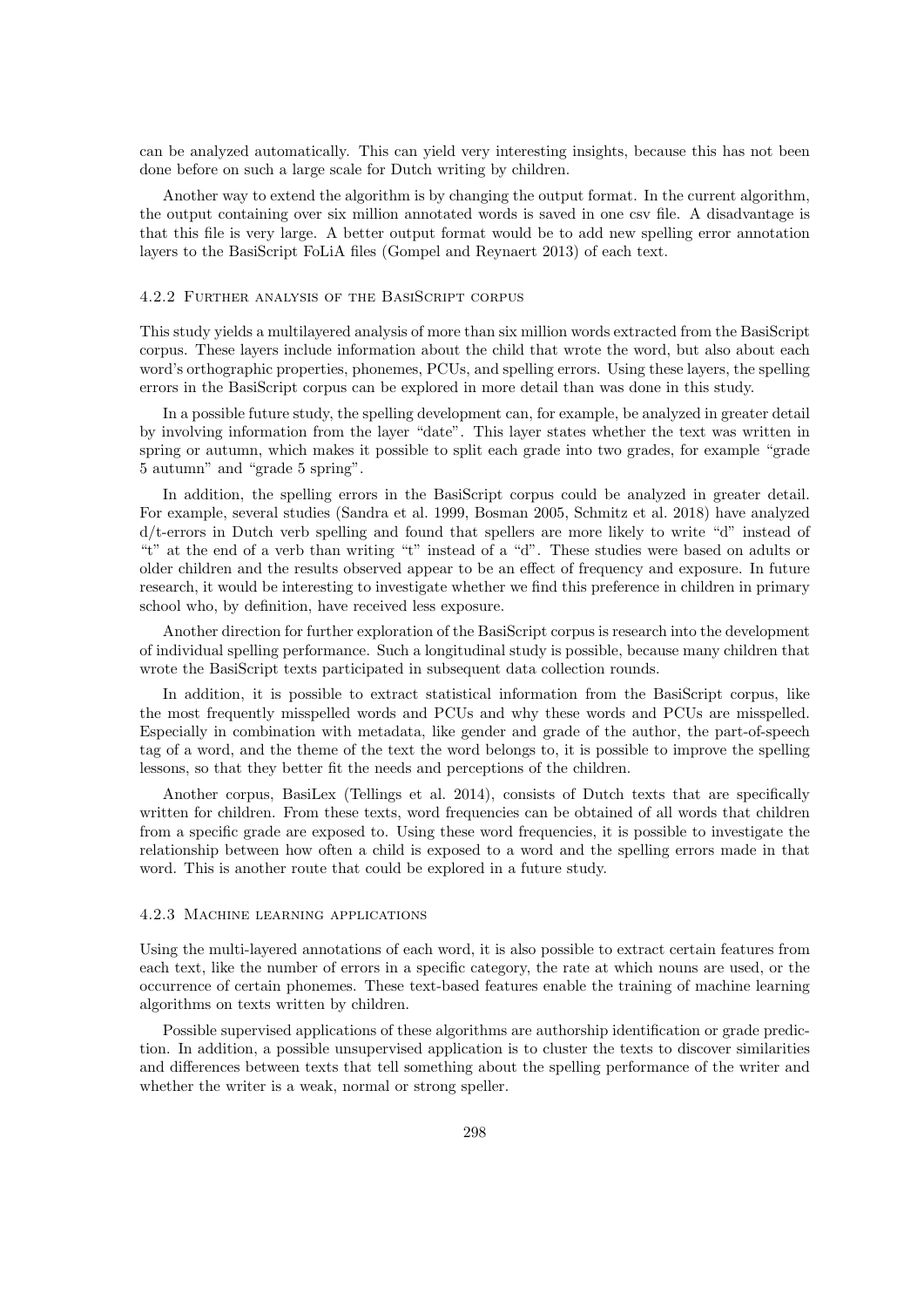#### 4.2.4 Other applications of the algorithm

Next to automatic analysis of written, digitized texts, like the texts in the BasiScript corpus, the spelling error detection and annotation algorithm can also be used in other applications. For example, in combination with an automatic spelling error correction system, the algorithm can be implemented in a computer application that provides detailed online, real-time feedback on writing. Next to marking the PCU that is written incorrectly, the computer application can also explain why the PCU is written incorrectly by giving information about the violated spelling principle. Because direct instruction of the spelling principles of the Dutch orthographic system Assink (1986) and immediate, not-delayed, feedback on writing Harward et al. (1994) are essential for developing good spelling skills, it is expected that this computer application could have great potential for improving the writing skills of Dutch children.

Another possible application of the algorithm would be in research on children with spelling problems, like dyslexia. The algorithm can for example help to design tests in which freely-written texts of children are analyzed, instead of dictations. These new tests can, for example, support the measurement of children's spelling proficiency, so that the effectiveness of certain treatments can be assessed more easily. Another advantage of these tests is that they can help to identify children with dyslexia at an early stage. This is necessary, because a recent study on the spread of dyslexia in the Netherlands has found that in 2019, 7.5% of the children were in possession of a dyslexia statement after the last year of primary school and 14% after the last year of high school (Inspectie van Onderwijs 2019). These numbers show that dyslexia is a common disorder among Dutch children, and that almost half of the children suffering from it are not diagnosed during primary school. This means that the spelling problems of many children are recognized too late, which makes it harder to help them.

### 5. Conclusions

The present research shows that it is possible to develop an algorithm that automatically detects spelling errors in the BasiScript corpus and annotates them with the spelling principle that is violated. In addition, the algorithm is able to annotate correctly written PCUs with the spelling principle that was applied correctly. This algorithm, applied to the BasiScript corpus, facilitates automatic quantitative research to spelling errors made by Dutch primary school children in freely written texts.

Analysis of spelling errors in more than six million words from the BasiScript corpus shows that spelling principles concerning knowledge about Dutch syntax and semantics are the most problematic to learn. These quantitative results are very useful to improve direct spelling instruction, which is essential for developing good spelling skills (Assink 1986).

In future studies, further analysis of spelling errors in the BasiScript corpus can provide more detailed insights into which spelling errors are made by which type of children. In addition, it is possible to employ the algorithm in a computer application that provides support on spelling. Using the algorithm together with an automatic spelling checker, the application can provide immediate feedback on written text, indicating not only which letters are written incorrectly, but also what the underlying reason is why these letters are incorrect by displaying the violated spelling principle. Such an application can support direct and immediate feedback on writing, which is essential for becoming a proficient speller (Harward et al. 1994).

### References

Assink, E. M. H. (1985), Assessing spelling strategies for the orthography of Dutch verbs, British Journal of Psychology 76, pp. 353–363.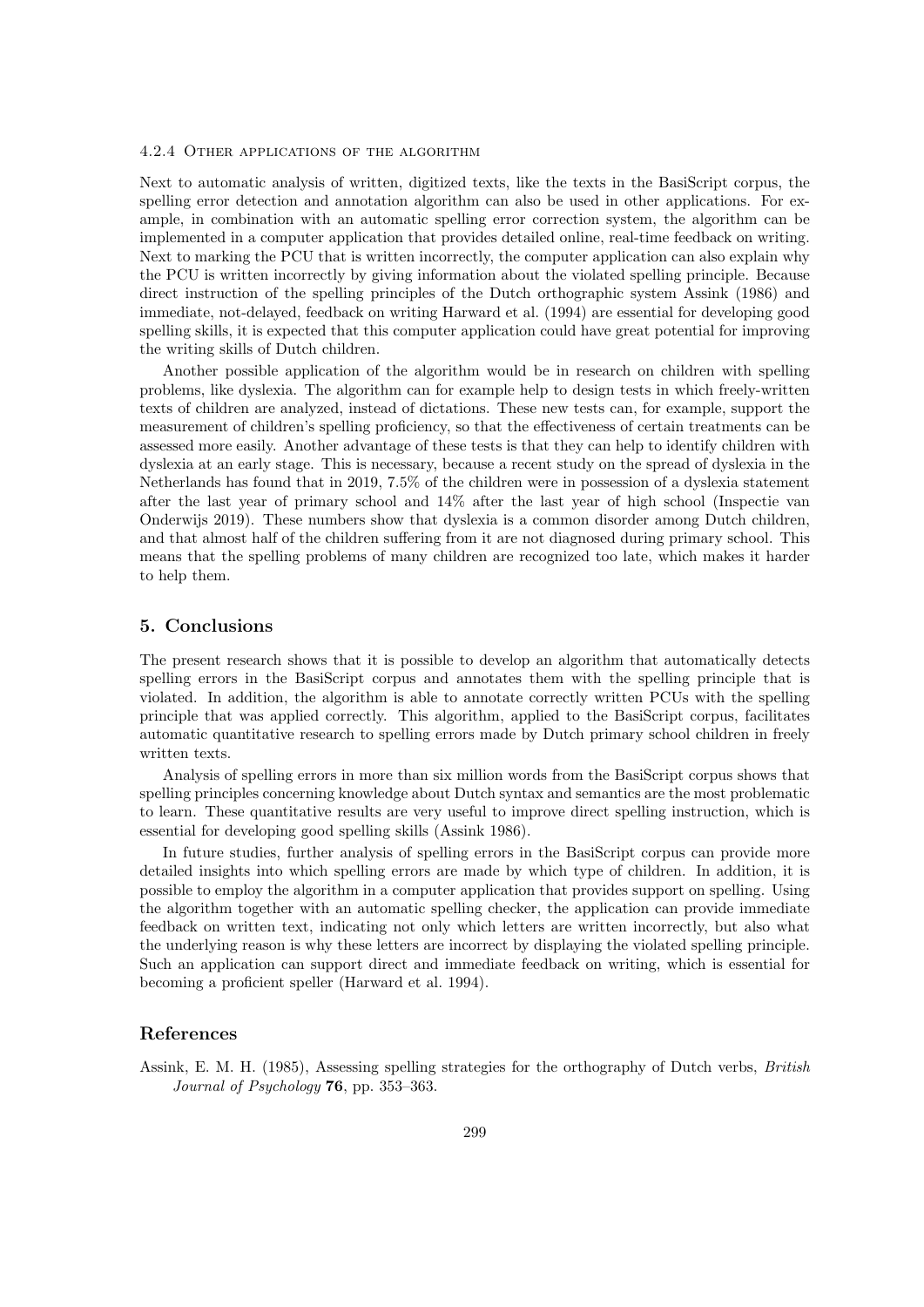- Assink, E. M. H. (1986), Verkennen kinderen spontaan orthografische regels?, Tijdschrift voor Taalbeheersing 8, pp. 106–118.
- Berkling, K. and R. Lavalley (2015), WISE: A web-interface for spelling error recognition for German: A description and evaluation of the underlying algorithm, Proceedings of the International Conference of the German Society for Computational Linguistics and Language Technology 40A, pp. 87–96.
- Borgwaldt, S.R., F. Hellwig, and A.M.B. de Groot (2004), Word-initial entropy in five languages: Letter to sound and sound to letter, *Written Language and Literacy* 7, pp. 165–184.
- Bosch, A. van den, B. Busser, S. Canisius, and W. Daelemans (2007), An efficient memory-based morphosyntactic tagger and parser for Dutch, *Computational linguistics in the Netherlands*: Selected papers from the seventeenth CLIN Meeting pp. 99–114.
- Bosch, L. ten (n.d.), Grapheme to phoneme converter. Available at: https://webservices.cls.ru.nl/g2pservice/ (Accessed: 19 Jan. 2021).
- Bosman, A. (2005), Development of rule-based verb spelling in Dutch students, Written Language and Literacy 8, pp. 1–18.
- Cordewener, K. A. H., L. Verhoeven, and A. M. T. Bosman (2016), Improving spelling performance and spelling consciousness, The Journal of Experimental Education 84, pp. 48–74.
- Cucchiarini, C. (1993), Phonetic transcription: a methodological and empirical study, Nijmegen, The Netherlands.
- Cucchiarini, C. (1996), Assessing transcription agreement: Methodological aspects, Clinical Linguistics and Phonetics 10, pp. 131–155.
- Elffers, B., C. van Bael, and H. Strik (2013), ADAPT: Algorithm for Dynamic Alignment of Phonetic Transcriptions, Nijmegen, The Netherlands.
- Gompel, M. van and M. Reynaert (2013), FoLiA: A practical xml format for linguistic annotation: a descriptive and comparative study, Computational Linguistics in the Netherlands Journal 3, pp. 63–81.
- Harmsen, Wieke (2022), Algorithm for Automatic Detection and Annotation of Spelling Errors in Dutch Texts. https://github.com/WiekeHarmsen/SpellingErrorsBasiScript.
- Harmsen, W.N., C. Cucchiarini, and H. Strik (2021), Automatic quantitative analysis of spelling errors in texts written by sixth graders, Proceedings of the 13th International Conference on Education and New Learning Technologies pp. 8937–8945.
- Harward, S. V., R. A. Allred, and R. R. Sudweeks (1994), The effectiveness of four self-corrected spelling test methods, Reading Psychology: An International Quarterly 15, pp. 245–271.
- Horbach-Kleijnen, R. (1992), Hardnekkige spellingfouten: Een taalkundige analyse, Swets & Seitlinger, Lisse.
- Horbach-Kleijnen, R. (1997), Strategieën van zwakke lezers en spellers in het voortgezet onderwijs, Swets & Seitlinger, Lisse.
- Inspectie van Onderwijs (2019), Dyslexieverklaringen: Verschillen tussen scholen nader bekeken.
- Keuning, J. and L. Verhoeven (2008), Spelling development throughout the elementary grades: The Dutch case, Learning and Individual Differences 18 (4), pp. 459–470.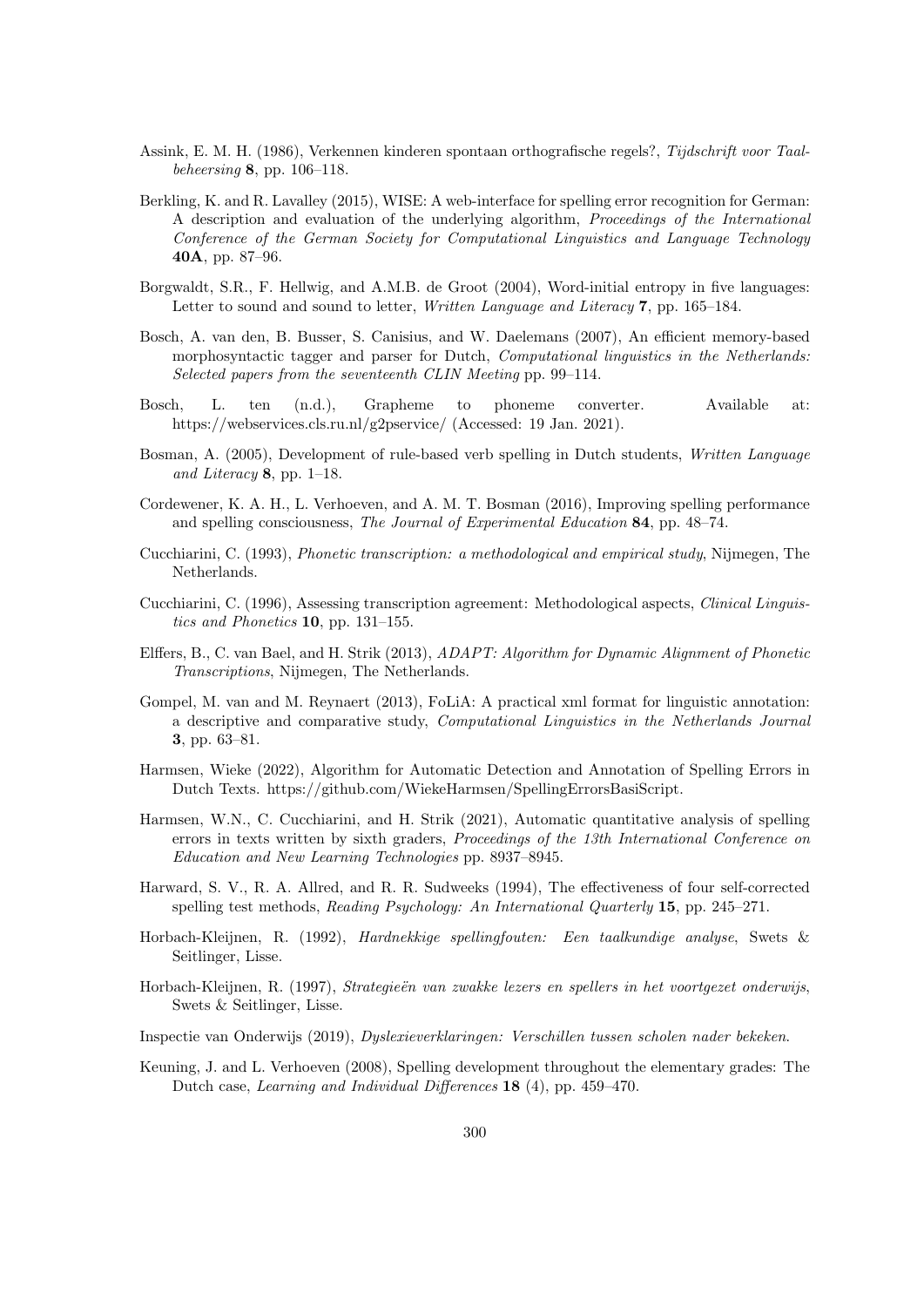- Laarmann-Quante, R. (2016), Automating multi-level annotations of orthographic properties of German words and children's spelling errors, Proceedings of the 2nd Language Teaching, Learning and Technology Workshop pp. 14–22.
- Leerdam, M. van, A. M. T. Bosman, and G. C. van Orden (1998), The ecology of spelling instruction: Effective training in first grade, in Reitsma, P. and L. Verhoeven, editors, Problems and interventions in literacy development, Kluwer Academic Publishers, Dordrecht, pp. 307–320.
- Nunn, A. (1998), Dutch orthography: A systematic investigation of the spelling of Dutch words, Holland Academic Graphics, Den Haag.
- Sandra, D. (2010), Homophone dominance at the whole-word and sub-word levels: Spelling errors suggest full-form storage of regularly inflected verb forms, Language and Speech 53 (3), pp. 405– 444.
- Sandra, D. and L. van Abbenyen (2009), Frequency and analogical effects in the spelling of full-form and sublexical homophonous patterns by 12 year-old children, The Mental Lexicon 4 (2), pp. 239–275, John Benjamins. https://www.jbeplatform.com/content/journals/10.1075/ml.4.2.04san.
- Sandra, D., S. Frisson, and F. Daems (1999), Why simple verb forms can be so difficult to spell: The influence of homophone frequency and distance in Dutch, *Brain and Language* 68 (1), pp. 277– 283.
- Schijf, T. (2009), Lees- en spellingvaardigheden van brugklassers, SCO-Kohnstamm Instituut, Amsterdam.
- Schmitz, T., R. Chamalaun, and M. Ernestus (2018), The Dutch verb-spelling paradox in social media: A corpus study, *Linguistics in the Netherlands* **35** (1), pp. 111–124, John Benjamins.
- Schrödel, M. and J. Trouvain (2003), The German text-to-speech synthesis system MARY: A tool for research, development and teaching, *International Journal of Speech Technology* 6, pp. 365–377.
- Taalunie (2014), Corpus Gesproken Nederlands CGN (version 2.0.3). Available at Dutch Language Institute, http://hdl.handle.net/10032/tm-a2-k6.
- Tellings, A., M. Hulsbosch, A. Vermeer, and A. van den Bosch (2014), Basilex: An 11.5 million words corpus of Dutch texts written for children, *Computational Linguistics in the Netherlands* 4, pp. 191–208.
- Tellings, A., N. Oostdijk, I. Monster, F. Grootjen, and A. van den Bosch (2018), BasiScript: : A corpus of contemporary Dutch texts written by primary school children, International Journal of Corpus Linguistics 23 (4), pp. 494–508.
- Van Rossum, Guido and Fred L. Drake (2009), Python 3 Reference Manual, CreateSpace, Scotts Valley, CA.
- Verhaert, N., E. Danckaert, and D. Sandra (2016), The dual role of homophone dominance. why homophone intrusions on regular verb forms so often go unnoticed, The Mental Lexicon 11 (1), pp. 1–25.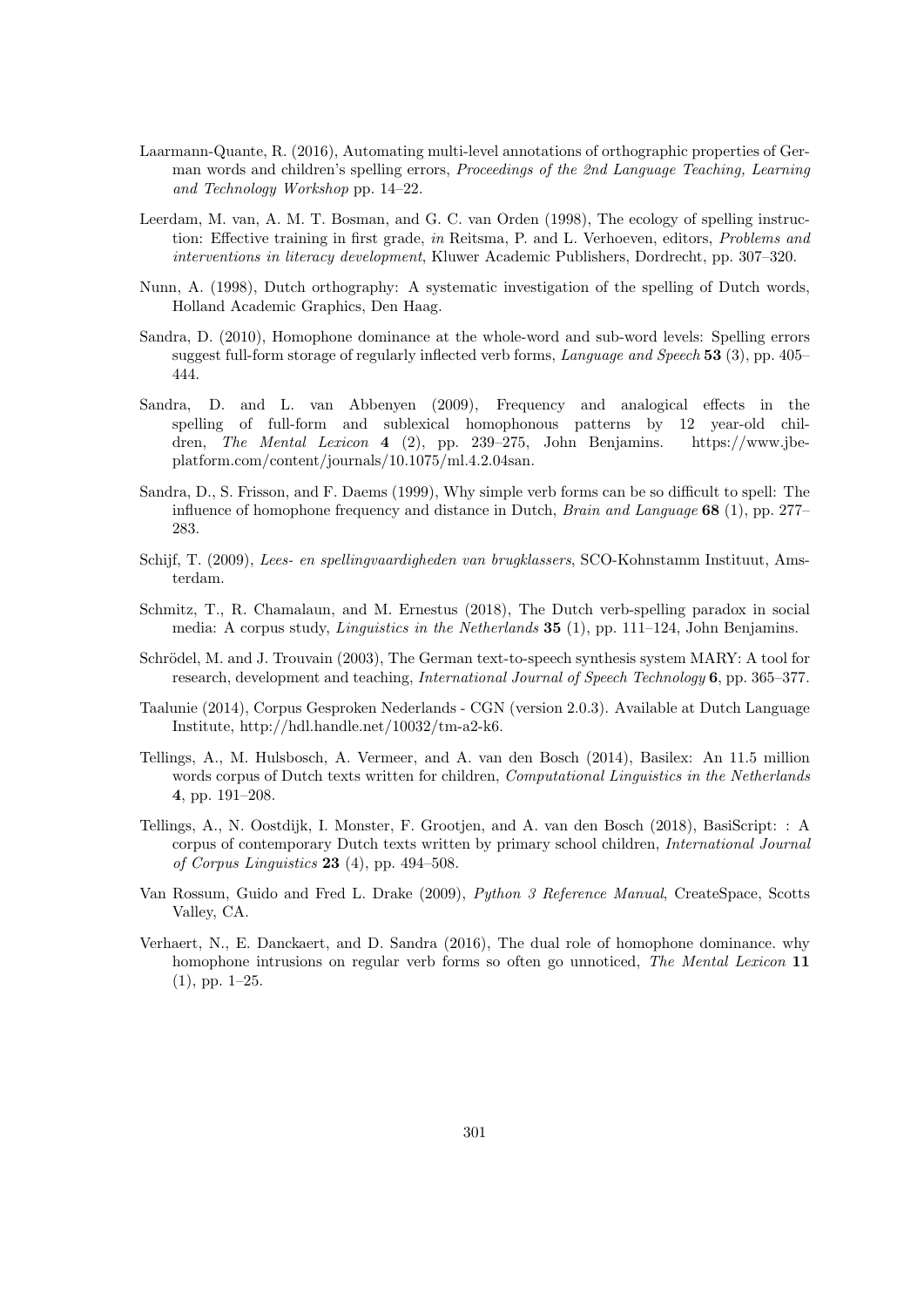# 6. Appendix

Tables 6 to 11 show the annotation scheme that is used in this study to annotate the incorrectly spelled PCUs (error layer) and correctly spelled PCUs (basic layer). Each table contains the spelling principles of one category: Unmarked (Table 6), Marked by Context (Table 7), Marked by Morphology (Table 8), Marked by Syntax (Table 9 and 10), and Marked by Semantics (Table 11).

Each spelling principle is numbered and has a unique name in the "Error" column. This tag is used to make annotations in the error layer. For annotation in the basic layer, the names in the "Basic" column are used. These are not unique for every spelling principle, because it was in some cases not possible to distinguish between the different spelling principles when only taking into account the target spelling, and not the original spelling. In total, there are 38 unique error spelling principles and 32 unique basic spelling principles.

Most spelling principles consist of several sub-spelling principles. These are printed in italics below the corresponding spelling principle. For example: UnSub1 consists of UnSub1a and UnSub1b. This means that UnSub1a and UnSub1b are used to annotate PCUs in the data set. UnSub1 is the superset of UnSub1a and UnSub1b. So each spelling principle annotated with UnSub1a or Unsub1b is also annotated with UnSub1.

|                | Theme        | Name    |              | Description of spelling error                                                                                            |        | Examples |
|----------------|--------------|---------|--------------|--------------------------------------------------------------------------------------------------------------------------|--------|----------|
|                |              | Error   | <b>Basic</b> |                                                                                                                          | Target | Original |
| 1              | Deletion     | UnDel1  | Un           | Deletion of PCU                                                                                                          | straat | straa    |
| $\overline{2}$ | Insertion    | UnIns1  | Ins          | Insertion of PCU                                                                                                         | school | schrool  |
| 3              | Substitution | UnSub1  | Un           | Substitution of PCU with another PCU<br>that maps to the same phoneme                                                    |        |          |
|                |              | UnSub1a | $U_n$        | A consonant is not doubled<br><i>if it's written after a long vowel</i><br><i>and if it's not at the end of the word</i> | koken  | kokken   |
|                |              | UnSub1b | $U_n$        | $Substitution$ of $PCU$ with another $PCU$<br>that maps to the same phoneme,<br>which is not UnSubla                     | pauw   | pouw     |
| $\overline{4}$ |              | UnSub2  | Un           | Substitution of PCU with another PCU<br>that maps to another phoneme.                                                    |        |          |
|                |              | UnSub2a | $U_n$        | Target PCU is reversed original PCU.                                                                                     | klein  | klien    |
|                |              | UnSub2b | $U_n$        | Graphemes of PCU are partly deleted                                                                                      | reus   | res      |
|                |              | UnSub2c | $U_n$        | Graphemes of PCU are partly inserted                                                                                     | binnen | buinen   |
|                |              | UnSub2d | $U_n$        | Complete substitution of PCU                                                                                             | buiten | boeten   |
| 5              |              | UnSub3  | Un           | Substitution involving capital letter PCUs                                                                               |        |          |
|                |              | UnSub3a | $U_n$        | $Every not-first letter of a sentence and non-name is written with a$<br><i>lowercase letter</i>                         | kat    | Kat      |
|                |              | UnSub3b | $U_n$        | Substitution of capital letter<br>with lowercase letter that is<br>not SemCap1 or SyCap1                                 | kat    | Kat      |

Table 7: Spelling principles from the Unmarked category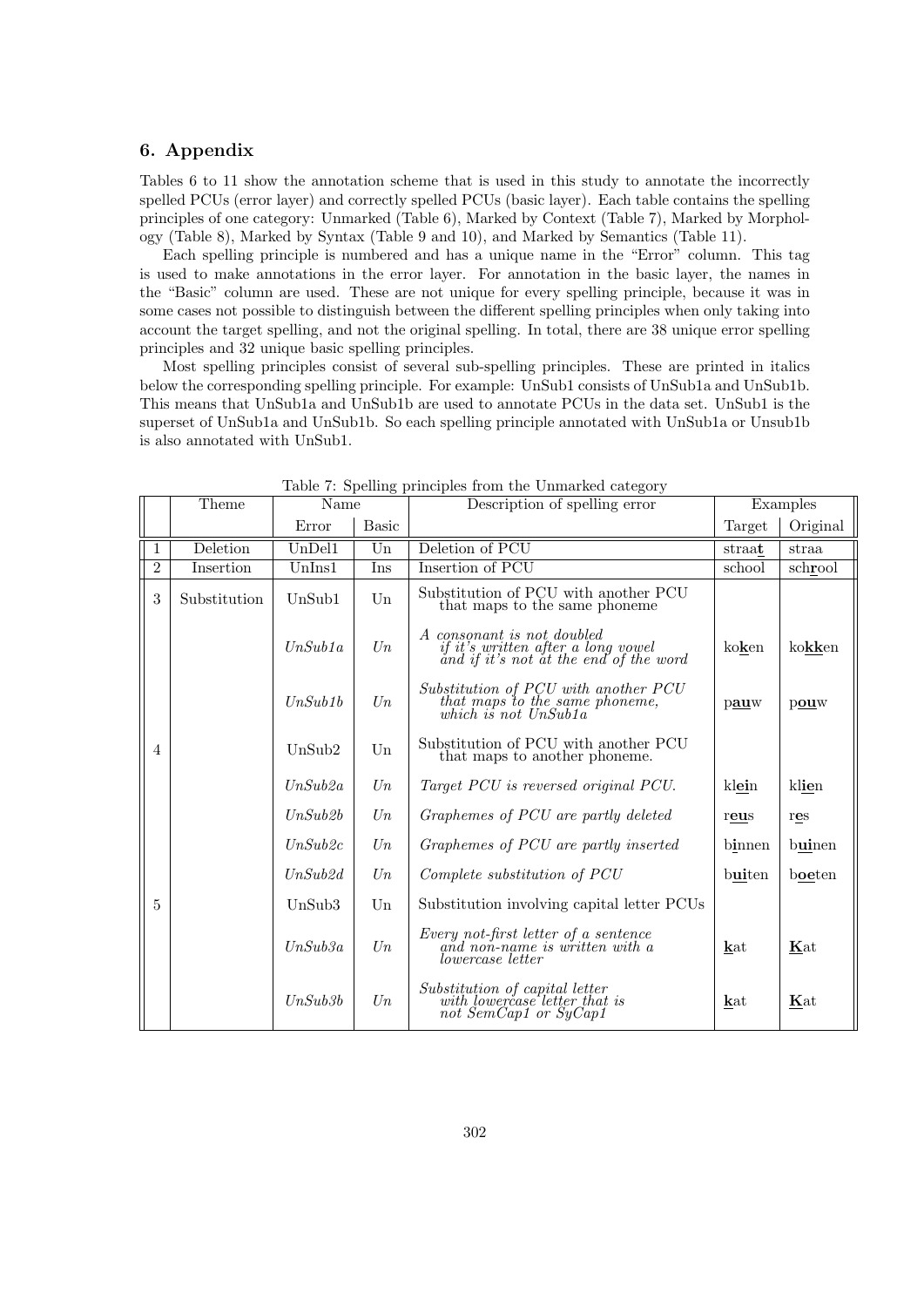|    | Theme                 | Name   |              | Laste of spennig principles from the market sy coment eategory<br>Description of spelling error                                                                                                                                                     | Examples                         |                               |
|----|-----------------------|--------|--------------|-----------------------------------------------------------------------------------------------------------------------------------------------------------------------------------------------------------------------------------------------------|----------------------------------|-------------------------------|
|    |                       | Error  | <b>Basic</b> |                                                                                                                                                                                                                                                     | Target                           | Original                      |
| 6  | Vowel<br>Singulation  | CoVs1  | CoVs1        | A long vowel is written with one<br>vowel symbol if it is at the end<br>of a syllable                                                                                                                                                               | maken                            | maaken                        |
| 7  |                       | CoVs2  | CoVs2        | $\begin{minipage}{.4\linewidth} \textbf{Exceptions: A long vowel is written} \\ \textbf{with two vowel symbols at the end} \end{minipage}$<br>of a syllable in several cases:                                                                       |                                  |                               |
|    |                       | CoVs2a | CoVs2a       | A long vowel is written with two<br>letters if it is followed by "ch"<br>to avoid confusion with the sjwa                                                                                                                                           | goochelaar                       | gochelaar                     |
|    |                       | CoVs2b | CoVs2b       | $\begin{array}{c} A\ \, long \ \, \stackrel{a}{=}e^{\nu}\ \, is \,\, written \,\, with \\ two \,\, symbols \,\, at \,\, the \,\, end \,\, of \,\, a \,\, word \\ \, to \,\, avoid \,\, confusion \,\, with \,\, the \,\, given \,\, \\ \end{array}$ | zee                              | ze                            |
|    |                       | CoVs2c | CoVs2c       | A long "ie" is written with two<br>vowels at the end of a word                                                                                                                                                                                      | drie                             | dri                           |
|    |                       | CoVs2d | CoVs2d       | $A$ long vowel is written with two<br>vowels before a diminutive suffix                                                                                                                                                                             | laatje                           | latje                         |
| 8  | Consonant<br>Doubling | CoCd1  | CoCd1        | A consonant is doubled if it is written after a short vowel (excluding sjwa) and if it's not at the end of the word                                                                                                                                 | jokken                           | joken                         |
| 9  | Special<br>Cases      | CoSc1  | CoSc1        | The "w" before an "r"<br>is pronounced as a $\sqrt{v}$                                                                                                                                                                                              | wreken                           | vreken                        |
| 10 |                       | CoSc2  | CoSc2        | A /w/ or /j/ pronounced between<br>two vowels is not written                                                                                                                                                                                        | januari,<br>eieren               | janu <u>w</u> ari,<br>eijeren |
| 11 |                       | CoSc3  | CoSc3        | When a "w" is pronounced after<br>an /ee/ or /ie/ sound, an "u" should be written before the "w"                                                                                                                                                    | sneeuw,<br>nieuw                 | sneew,<br>nieuw               |
| 12 | Accents               | CoAc1  | CoAc1        | Some vowels need an accent<br>to simplify pronunciation                                                                                                                                                                                             | België,<br>$\vec{c}$ afé         | Belgie,<br>$\bar{c}$ afe      |
| 13 |                       | CoAc2  | Un           | Most vowels don't need an accent<br>to simplify pronunciation                                                                                                                                                                                       | kat                              | kät                           |
| 14 | Apostrophe            | CoAp1  | CoAp1        | An apostrophe is written in several cases:                                                                                                                                                                                                          |                                  |                               |
|    |                       | CoAp1a | CoAp1        | An apostrophe is written in proper<br>names that end in an sis-sound<br>and are used as genitive                                                                                                                                                    | Frits'                           | Frits                         |
|    |                       | CoAp1b | CoAp1        | An apostrophe is written in plural<br>and genitive forms that people<br>could read wrongly with a short vowel<br>instead of long vowel                                                                                                              | opa's                            | opas                          |
|    |                       | CoAp1c | CoAp1        | Apostrophe is written in diminutives<br>of words ending in a consonant $+$ "y"                                                                                                                                                                      | baby'tje                         | babytje                       |
|    |                       | CoAp1d | CoAp1        | Apostrophe is written in one symbol                                                                                                                                                                                                                 | $h.b.o.$ <sup>2</sup> $er'$      | $h.b.o.-er$                   |
|    |                       |        |              | words or abbreviations before suffixes<br>of plural and genitive forms                                                                                                                                                                              | sms't                            | $sms-t$                       |
|    |                       | CoAp1e | CoAp1        | Apostrophe is written instead<br>of other letters to shorten a word                                                                                                                                                                                 | $\mathrm{zo}^{\prime}\mathrm{n}$ | zoon                          |

Table 8: Spelling principles from the Marked by Context category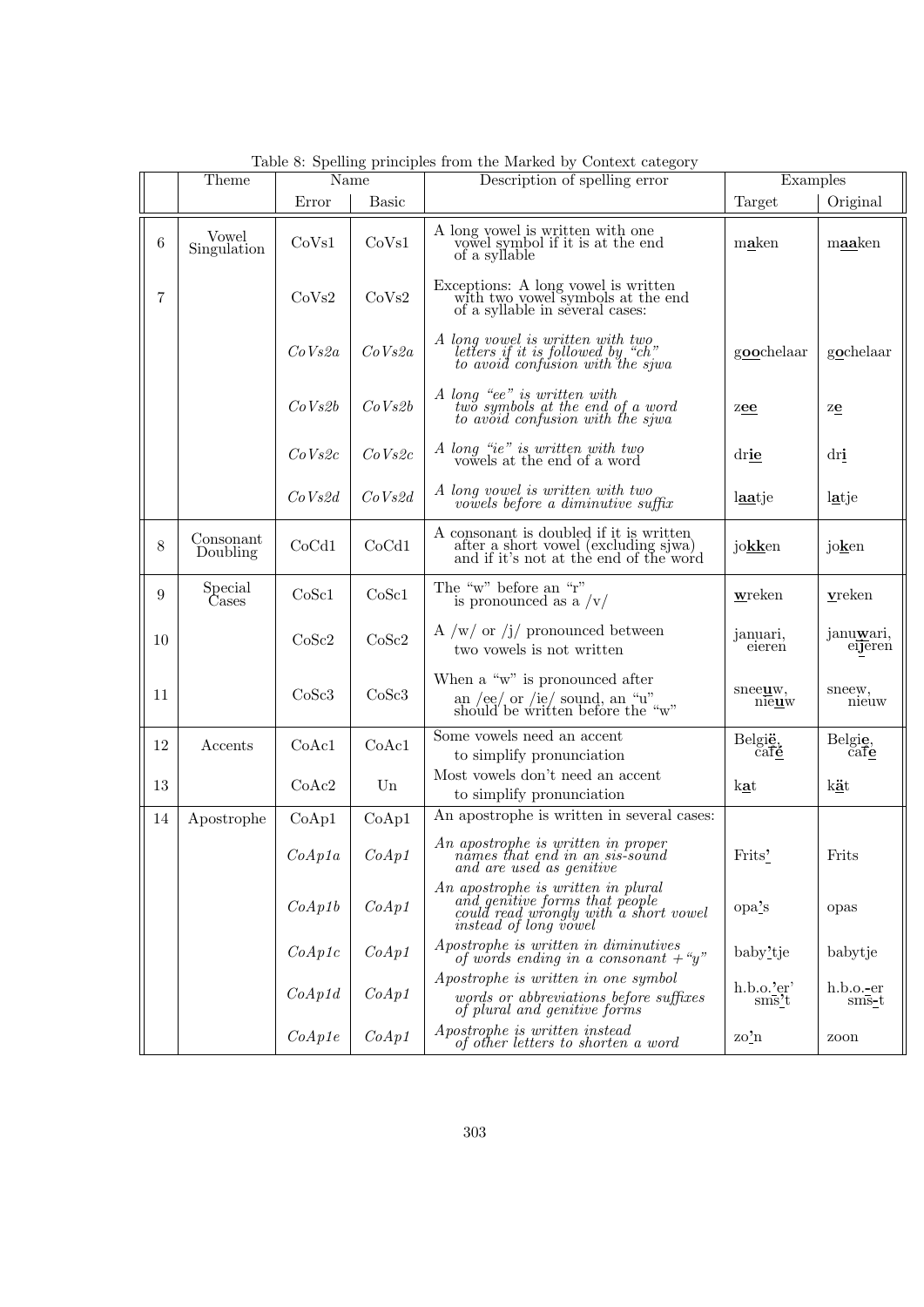|    | Theme                |                   | Name           | روف<br>Description of spelling error                                                                                                                            |                          | Examples               |  |
|----|----------------------|-------------------|----------------|-----------------------------------------------------------------------------------------------------------------------------------------------------------------|--------------------------|------------------------|--|
|    |                      | Error             | <b>Basic</b>   |                                                                                                                                                                 | Target                   | Original               |  |
| 15 | Assimilation         | MoAs1             | MoAs1          | Assimilation of stem                                                                                                                                            |                          |                        |  |
|    |                      | $\textit{MoAs1a}$ | $\it{MoAs1}$   | Unvoiced consonant<br>is pronounced as voiced                                                                                                                   | steeds                   | steets                 |  |
|    |                      | $\mathit{MoAs1b}$ | MoAs1          | Voiced consonant<br>is pronounced as unvoiced                                                                                                                   | zeldzame                 | zeldsame               |  |
| 16 | Miniatu-<br>rization | MoMi1             | MoMi1          | Miniaturization<br>(Geminaatdelging)                                                                                                                            | achttien                 | achtien                |  |
| 17 | Ass. and Min.        | MoAsMi1           | MoAsMi1        | Assimilation of stem,<br>followed by miniaturization                                                                                                            | opbod                    | obod                   |  |
| 18 | Final<br>Devoicing   | MoFd1             | MoFd1          | Final Devoicing: Voiced<br>obstruent becomes<br>voiceless at end of<br>word                                                                                     |                          |                        |  |
|    |                      | MoFd1a            | MoFd1          | $Voiced$ obstruent "d"<br>is written as "t"                                                                                                                     | hond                     | hont                   |  |
|    |                      | $\emph{MoFd1b}$   | MoFd1          | Voiced obstruent "b"<br>is written as " $p$ "                                                                                                                   | club                     | clup                   |  |
| 19 |                      | MoFd2             | MoFd2          | Exception Final Devoicing:<br>Words cannot end in<br>a voiced obstruent                                                                                         |                          |                        |  |
|    |                      | $\emph{MoFd2a}$   | MoFd2          | Words cannot end in<br>the voiced obstruent " $v$ "                                                                                                             | werf                     | werv                   |  |
|    |                      | MoFd2b            | MoFd2          | Words cannot end in<br>the voiced obstruent " $z$ "                                                                                                             | muis                     | muiz                   |  |
| 20 | Silent "t"           | MoEndT1           | MoEndT1        | t is written,<br>but $/t/$ is not pronounced                                                                                                                    | kastje<br>rechtdoor      | kasje<br>rechdoor      |  |
| 21 | Silent "n"           | MoEndN1           | MoEndN1        | n is written.<br>but $/n/$ is not pronounced                                                                                                                    | binnen<br>fietsen        | binne<br>fietse        |  |
| 22 | Composition<br>words | MoCoS1            | MoCoS1         | You write a "between s"<br>between two parts of a<br>composition word if you<br>hear that "s" or when you<br>hear it in similar words                           | dorpsweg,<br>dorpsstraat | dorpweg,<br>dorpstraat |  |
| 23 |                      | MoCoS2            | MoCoS2         | $\begin{minipage}{.4\linewidth} \textbf{If you don't hear an ``s''} \\ \textbf{between two parts of a composition word, you} \end{minipage}$<br>don't write one | hoofdweg                 | hoofdsweg              |  |
| 24 | Hyphen               | MoHy1             | MoHy1          | Use a hyphen                                                                                                                                                    |                          |                        |  |
|    |                      | MoHy1a            | MoHy1          | $\ldots$ in case of word repetition                                                                                                                             | zon- en<br>feestdagen    | zon en<br>feestdagen   |  |
|    |                      | MoHy1b<br>MoHy1c  | MoHy1<br>MoHy1 | $\ldots$ in case of word repetition<br>$\ldots$ in names                                                                                                        | abc-boek<br>$Gert-Jan$   | abc boek<br>Gert Jan   |  |
|    |                      | Mofly1d           | MoHy1          | in case of vowel collision                                                                                                                                      | zonne-<br>energie        | zonneenergie           |  |
|    |                      | MoHy1e            | MoHy1          | $\ldots$ in other categories                                                                                                                                    | $\overline{\phantom{0}}$ |                        |  |

| Table 9: Spelling principles from the Marked by Morphology category |  |  |  |
|---------------------------------------------------------------------|--|--|--|
|---------------------------------------------------------------------|--|--|--|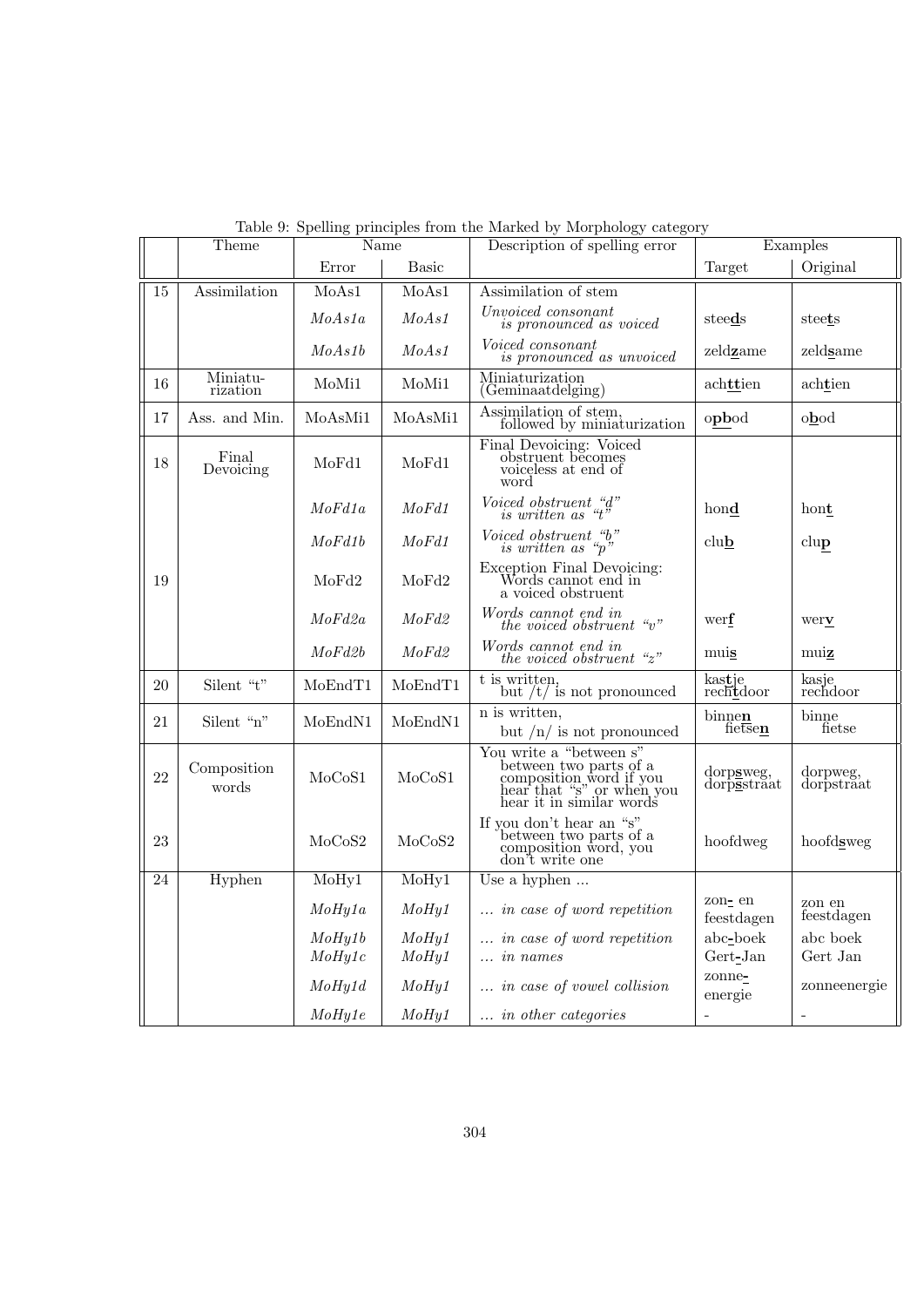|        | Theme                | Name    |              | Description of spelling error                                                                                                                                                                                                       | Examples                                 |                                                          |
|--------|----------------------|---------|--------------|-------------------------------------------------------------------------------------------------------------------------------------------------------------------------------------------------------------------------------------|------------------------------------------|----------------------------------------------------------|
|        |                      | Error   | <b>Basic</b> |                                                                                                                                                                                                                                     | Target                                   | Original                                                 |
| 25     | Number               | SyNum1  | SyNum1       | Plural noun forms end in<br>$\sqrt[n]{s}$ or $\sqrt[n]{n}$                                                                                                                                                                          |                                          |                                                          |
|        |                      | SyNum1a | SyNum1       | Plural noun forms end in "s"                                                                                                                                                                                                        | bureaus                                  | bureau                                                   |
|        |                      | SyNum1b | SyNum1       | Plural noun forms end in "n"                                                                                                                                                                                                        | kanten                                   | kanter                                                   |
| 26     |                      | SyNum2  | SyNum2       | Plural verb forms end in -n<br>(pv tt, pv vt, vd, od, inf)                                                                                                                                                                          | fietsen                                  | fietser                                                  |
| 27     | Sjwa                 | SySjwa1 | SySjwa1      | Siwa in non-verb suffixes: Some<br>suffixes consist of an "e"<br>(sjwa), or "e" (sjwa) + "n"                                                                                                                                        | hele                                     | hel                                                      |
| $28\,$ |                      | SySjwa2 | SySjwa2      | Some suffixes have an "e"<br>(sjwa) in second position after<br>the "d" or "t"                                                                                                                                                      | dansende                                 | dansend                                                  |
| 29     | Composition<br>words | SyCoN1  | SyCoN1       | Between -n needs to be written<br>between two morphemes<br>in some composition words                                                                                                                                                | bijenkorf                                | bijekorf                                                 |
| $30\,$ | Person               | SyPer1  | SyPer1       | Present $2nd/3th$ person singular<br>forms have suffix "t"                                                                                                                                                                          |                                          |                                                          |
|        |                      | SyPer1a | SyPer1       | "t" substituted with "d"                                                                                                                                                                                                            | $loop$ <b>t</b>                          | loop                                                     |
|        |                      | SyPer1b | SyPer1       | $\label{eq:optimal} \begin{array}{c} \textit{``t''} \; substituted \; with \; another \; character, \; which \; is \; not \; a \; \; \textit{``d''} \end{array}$                                                                    | loopt<br>$\overline{\text{vindt}}$       | $\ensuremath{\operatorname{loop}}\xspace_{\text{vinds}}$ |
| 31     | Past<br>Simple       | SyVt1   | SyVt1        | When the stem of a verb ends in<br>an unvoiced sound (the sounds<br>in "'t exkofschip"), the suffix<br>starts with an unvoiced<br>$/t/$ sound ("t")                                                                                 |                                          |                                                          |
|        |                      | SyVt1a  | SyVt1        | "t" substituted by "d"                                                                                                                                                                                                              | werkte                                   | werkde                                                   |
|        |                      | SyVt1b  | SyVt1        | " $t$ " substituted by " $tt$ "                                                                                                                                                                                                     | werkte                                   | werktte                                                  |
|        |                      | SyVt1c  | SyVt1        | "tt" substituted by "t"                                                                                                                                                                                                             | wachtte                                  | wachte                                                   |
|        |                      | SyVt1d  | SyVt1        | $\label{eq:2} \begin{array}{c} \mbox{``t''}~or~~\mbox{``tt''}~substituted~by~PCU\\ other~than~\mbox{``d''},~~\mbox{``tt''}~or~~\mbox{``t''} \end{array}$                                                                            | werkte<br>wachtten                       | werkse<br>wachken                                        |
| 32     |                      | SyVt2   | SyVt2        | When the stem of a verb ends in an voiced sound (the sounds not in "t exkofschip"), the suffix starts with a voiced $\overline{\begin{pmatrix} d' \\ dd' \end{pmatrix}}$ sound $\overline{\begin{pmatrix} n' \\ d'' \end{pmatrix}}$ |                                          |                                                          |
|        |                      | SyVt2a  | SyVt2        | "d" substituted by "t"                                                                                                                                                                                                              | krabde                                   | krabte                                                   |
|        |                      | SyVt2b  | SyVt2        | " $d$ " substituted by " $dd$ "                                                                                                                                                                                                     | krabde                                   | krabdde                                                  |
|        |                      | SyVt2c  | SyVt2        | "dd" substituted by "d"                                                                                                                                                                                                             | brandde                                  | brande                                                   |
|        |                      | SyVt2d  | SyVt2        | $\label{eq:2} \begin{array}{c} \text{``d'' or ``dd'' substituted by other} \\ \text{PCU than ``t'', ``dd'' or ``d''} \end{array}$                                                                                                   | krabde<br>$bra{\overline{n}}$ <b>dde</b> | krabme<br>$bran\overline{a}$                             |

Table 10: Spelling principles from the Marked by Syntax category  $(1/2)$